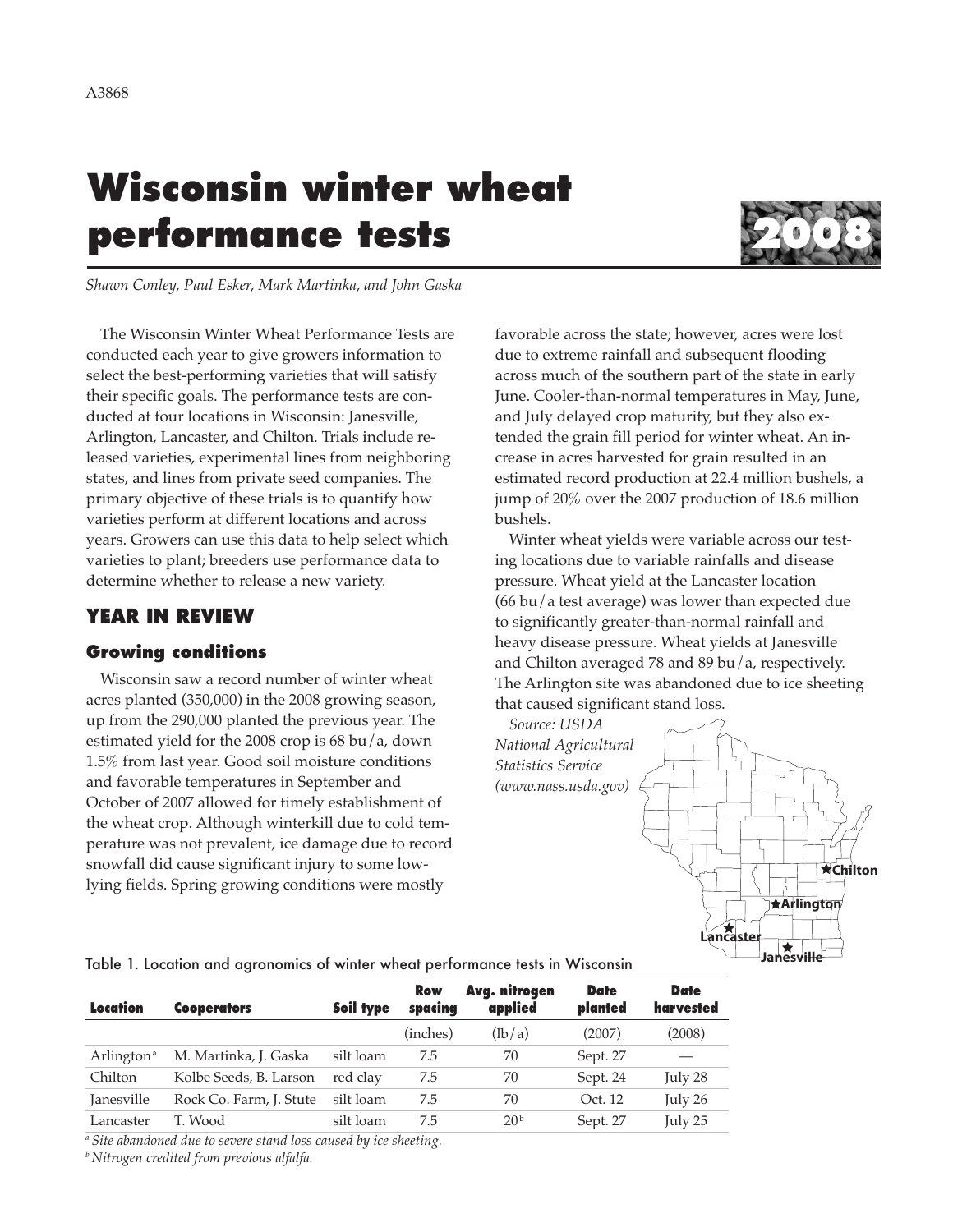## **Diseases**

The Wisconsin Department of Agriculture, Trade, and Consumer Protection conducted surveys between May 5 and June 19 around the state and documented the following diseases: Ascochyta blight, Fusarium head blight, leaf rust, loose smut, powdery mildew, Pseudomonas leaf blight, Septoria leaf blotch complex, sooty mold, and tan spot. Disease levels were considered low and variable. In the trial plots, powdery mildew and Septoria leaf blotch complex were the predominant diseases; however, Fusarium head blight (head scab), leaf rust, stripe rust, and stem rust were noted in some locations (tables 5–7). There were reports at harvest that some fields had head scab levels testing higher than 2.0 ppm for DON, a vomitoxin, leading to grain dockage.

# **USING THIS DATA TO SELECT TOP-YIELDING VARIETIES**

As with any crop, variety selection is the most important factor to consider in maximizing winter wheat yield and profitability. When choosing a winter wheat variety, several factors must be considered. These include winter survival, insect and disease resistance, heading date, lodging, test weight, and most importantly, yield. Since no variety is ideal for every location, it is important to understand the crop environment and pest complex that affects your specific region to maximize yield.

**Yield** is based on the genetic potential and environmental conditions in which the crop is grown. Therefore, by diversifying the genetic pool that is planted, a grower can hedge against crop failure. Select those varieties that perform well not only in your area but across experimental sites and years. This will increase the likelihood that, given next year's environment (which you cannot control), the variety you selected will perform well. (Table 4 gives an overview of yields across all locations.)

**Test weight** is also an important factor to consider when selecting a variety. The minimum test weight to be considered a U.S. #2 soft red winter wheat is 58 lb/bu. Wheat at lower test weights will be discounted. Both environment and pests may greatly affect test weight; therefore, selecting a variety that has a high test weight potential in your region is critical to maximize economic gain.

Select a variety that has the specific **insect and disease resistance** characteristics that fit your needs. By selecting varieties with the appropriate level of resistance, crop yield loss may be either reduced or avoided without the need of pesticides. (Refer to tables 5–7 for disease incidence data.)

# **EXPERIMENTAL PROCEDURES**

#### **AT PLANTING**

**Site details:** Summarized in table 1.

**Seedbed preparation:** Conventional and conservation tillage methods.

**Seeding rate:** Seeded at 1.5 million viable seeds/a. **Seed treatments:** Identified in table 3.

**Planting:** A grain drill with cone units was used to plant 9-row plots, 25-feet in length. Each variety was grown in at least three separate plots (replicates).

## **MIDSEASON**

**Diseases:** Fusarium head blight (head scab) index was measured June 15. FHBI =  $\frac{\%}{\%}$  incidence x  $\%$  severity) ÷ 100. For other diseases, foliar assessments were made at all trial locations during June.

#### **HARVEST**

**Yield:** The center seven rows were harvested with a self-propelled combine. Plots were weighed and moisture was determined in the field using electronic equipment on the plot harvester. Reported as bu/a (assuming 60 lb/bu) at 13% moisture content.

**Lodging:** Scores are based on the Belgian Lodging System  $(0 = none, 9 = severe)$ .

**Test weight:** Measured using a Dickey-john GAC2100 AGRI.

**Crop height** and **lodging potential** are also important varietal characteristics that may be affected by your cropping system. If the wheat crop is intended for grain only, it may be important to select a variety that is short in stature and has a low potential for lodging. This may decrease yield loss due to crop spoilage and harvest loss as well as increase harvest rate. However, if the wheat crop is to be used as silage or to be harvested as both grain and straw then selecting a taller variety may be warranted. (Tables 5–7 provide sitespecific data on height and lodging potential.)

## **TESTING AGENCIES**

The Wisconsin Winter Wheat Performance Tests were conducted by the Departments of Agronomy and Plant Pathology, College of Agricultural and Life Sciences and the University of Wisconsin-Extension in cooperation and with support from the Wisconsin Crop Improvement Association.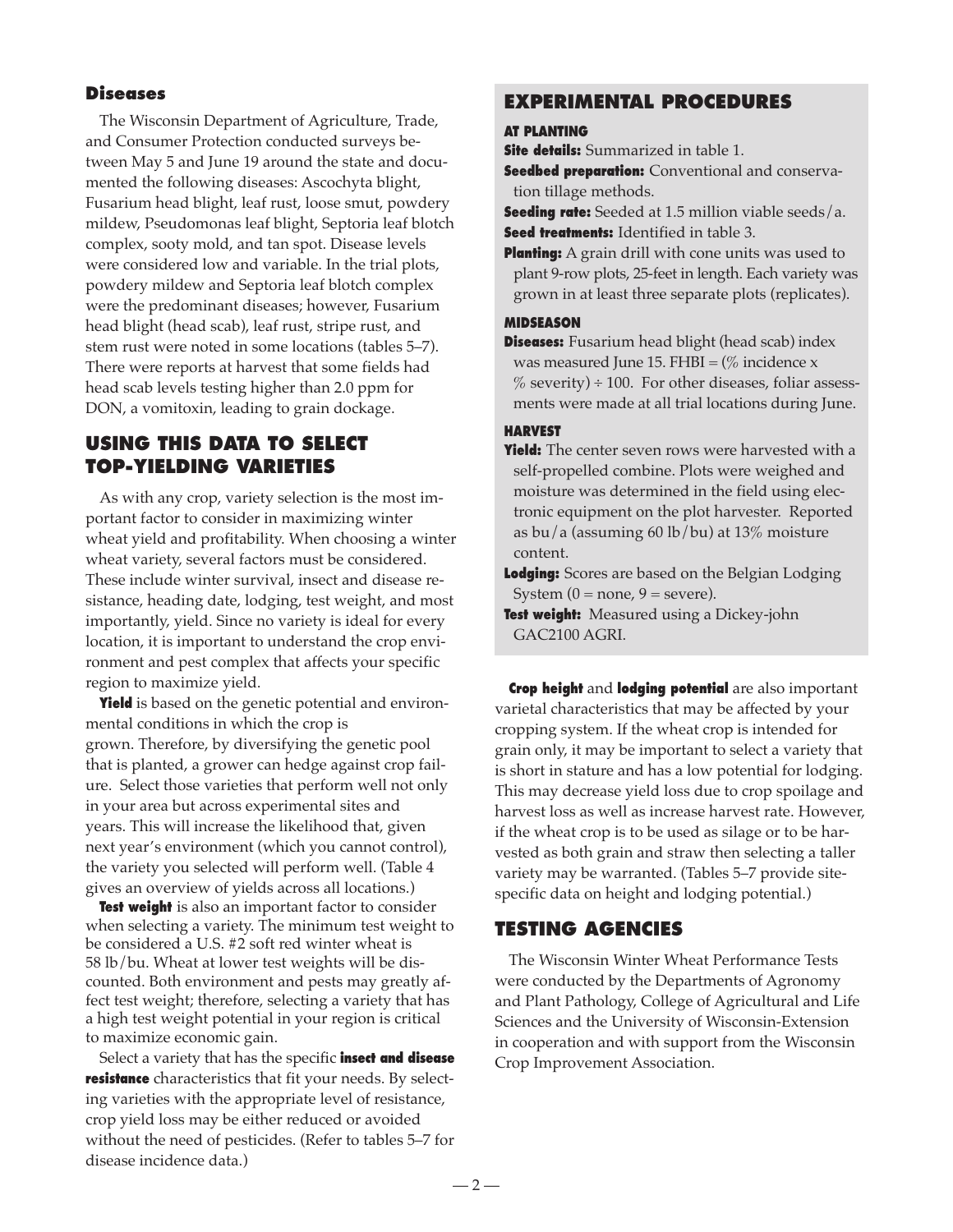| <b>Company name</b>           | <b>Phone</b>       | <b>Web address</b>       |
|-------------------------------|--------------------|--------------------------|
| Agripro Coker                 | $(765)$ 563-3111   | www.agriprowheat.com     |
| <b>Biotown Seeds</b>          | $(219)$ 984-5837   | www.biotownseeds.com     |
| <b>UAP Great Lakes</b>        | $(608) 846 - 1100$ | www.uap.com              |
| Growmark, Inc.                | (309) 557-6399     | www.fsseed.com           |
| Jung Seed Genetics, Inc.      | $(920)$ 326-5891   | www.jungseedgenetics.com |
| Kaltenberg Seeds              | $(800)$ 383-3276   | www.kaltenbergseeds.com  |
| Pioneer Hi-Bred International | $(800)$ 851-9043   | www.pioneer.com          |
| Partners in Production        | $(608)$ 335-2112   |                          |
| Pro Seed Genetics             | $(920)$ 388-2824   |                          |
| <b>WI Foundation Seeds</b>    | $(608) 846 - 9761$ |                          |
| WI Crop Improvement           | $(608)$ 262-0167   | www.wisc.edu/wcia/       |
| Seed-Link Inc.                | $(705)$ 324-0544   | www.seed-link.ca         |
| <b>Welter Seed</b>            | $(800)$ 728-8450   | www.welterseed.com       |
|                               |                    |                          |

Table 2. Companies included in the 2008 performance tests

Table 3. Wheat class and seed treatment(s) applied to entered varieties

| <b>Brand</b>  | <b>Entry</b>  | Class <sup>a</sup> | <b>Seed treatment</b>     | <b>Brand</b>                | <b>Entry</b> | Class <sup>a</sup> | <b>Seed treatment</b> |
|---------------|---------------|--------------------|---------------------------|-----------------------------|--------------|--------------------|-----------------------|
| Public        | Hopewell      | ${\rm SR}$         | Raxil XT                  | Kaltenberg                  | <b>KW 51</b> | <b>SR</b>          | Dividend Extreme      |
| Public        | Kaskaskia     | <b>SR</b>          | Dividend Extreme          | Kaltenberg                  | <b>KW 55</b> | <b>SR</b>          | Dividend Extreme      |
| Public        | Truman        | SR                 | Raxil XT                  | Kaltenberg                  | KW 60        | <b>SR</b>          | Dividend Extreme      |
| Public        | Sunburst      | ${\sf SR}$         | Dividend Extreme          | Kaltenberg                  | KW 62        | <b>SR</b>          | Dividend Extreme      |
| Public - exp  | IL 01-11934   | <b>SR</b>          | Dividend Extreme          | Kaltenberg                  | <b>KW63</b>  | <b>SR</b>          | Dividend Extreme      |
| Public - exp  | IL 02-23168   | ${\rm SR}$         | Dividend Extreme          | Kaltenberg                  | KW 66        | SR                 | Dividend Extreme      |
| Public - exp  | OH 02-7217    | ${\sf SR}$         | Dividend Extreme          | Kaltenberg                  | <b>KW 67</b> | <b>SR</b>          | Dividend Extreme      |
| Public - exp  | VA 03W-409    | SR                 | Dividend Extreme          | Kaltenberg                  | <b>KW68</b>  | SR                 | Dividend Extreme      |
| Public - exp  | AR 97044-10-2 | <b>SR</b>          | Dividend Extreme          | Kaltenberg                  | KW 69        | SR                 | Dividend Extreme      |
| Agripro Coker | Branson       | <b>SR</b>          | Dividend Extreme; Cruiser | Kaltenberg                  | <b>KW70</b>  | ${\sf SR}$         | Dividend Extreme      |
| Agripro Coker | Cooper        | ${\sf SR}$         | Dividend Extreme; Cruiser | Pioneer                     | 25R47        | <b>SR</b>          | Dividend Extreme      |
| Agripro Coker | W 1377        | ${\rm SR}$         | Dividend Extreme; Cruiser | Pioneer                     | 25R51        | SR                 | Dividend Extreme      |
| Diener        | D 493 W       | <b>SR</b>          | Dividend Extreme          | Pioneer                     | 25R56        | <b>SR</b>          | Dividend Extreme      |
| Diener        | D 495 W       | <b>SR</b>          | Dividend Extreme          | Pioneer                     | 25R62        | ${\sf SR}$         | Dividend Extreme      |
| Diener        | D 502 W       | <b>SR</b>          | Dividend Extreme          | PIP                         | 701          | SR                 | Charter               |
| Diener        | D 511 W       | SR                 | Dividend Extreme          | PIP                         | 720          | <b>SR</b>          | Charter               |
| Diener        | <b>XW 70</b>  | ${\rm SR}$         | Dividend Extreme          | PIP                         | 721          | SR                 | Charter               |
| Dyna-Gro      | DG 404        | <b>SR</b>          | Raxil XT                  | PIP                         | 760          | <b>SR</b>          | Charter               |
| Dyna-Gro      | <b>DG 410</b> | ${\sf SR}$         | Raxil XT                  | Pro Seed Genetics PRO 200   |              | <b>SR</b>          | Dividend Extreme      |
| Dyna-Gro      | <b>DG 421</b> | ${\sf SR}$         | Raxil XT                  | Pro Seed Genetics PRO 220   |              | SR                 | Dividend Extreme      |
| Growmark      | FS 628        | ${\sf SR}$         | Dividend Extreme          | Pro Seed Genetics PRO 240   |              | SR                 | Dividend Extreme      |
| Growmark      | FS 637        | ${\sf SR}$         | Dividend Extreme          | Pro Seed Genetics PRO Ex260 |              | ${\sf SR}$         | Dividend Extreme      |
| Growmark      | FS 8309       | <b>SR</b>          | Dividend Extreme          | Pro Seed Genetics PRO Ex280 |              | SR                 | Dividend Extreme      |
| Growmark      | FS W08-1      | <b>SR</b>          | Dividend Extreme          | Seed-Link                   | ACS 55017    | <b>HR</b>          | Dividend Extreme      |
| Jung          | 5804          | <b>SR</b>          | Raxil XT                  | Welter                      | Excel 442    | <b>SR</b>          | Raxil XT; Cruiser     |
| Jung          | 5932          | <b>SR</b>          | Raxil XT                  |                             |              |                    |                       |
| Jung          | 5988          | ${\rm SR}$         | Raxil XT                  |                             |              |                    |                       |

*<sup>a</sup> Class: SR = soft red winter wheat, HR = hard red winter wheat*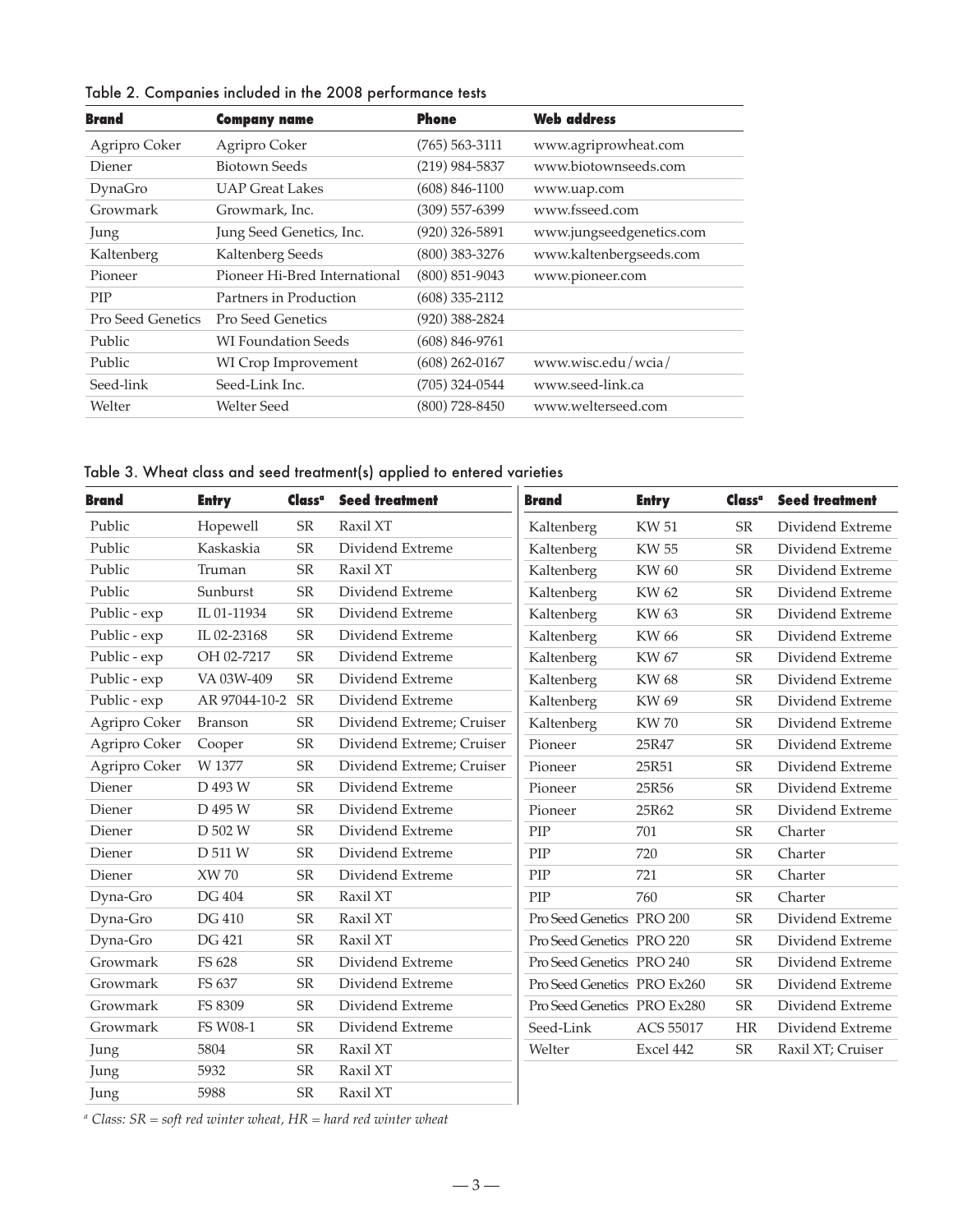|                           |                     | - 2008 means ---- |             |                | - Janesville -              |                      | - Lancaster - |             | $-$ Chilton $-$ |             | 2-year                     |             |              |
|---------------------------|---------------------|-------------------|-------------|----------------|-----------------------------|----------------------|---------------|-------------|-----------------|-------------|----------------------------|-------------|--------------|
|                           |                     |                   | <b>Test</b> |                |                             | <b>Lodg- Powdery</b> |               | <b>Test</b> |                 | <b>Test</b> |                            | <b>Test</b> | mean         |
| <b>Brand</b>              | <b>Entry</b>        | <b>Yield</b>      | wt.         | Ht.            | ing <sup>a</sup>            | mildewb              | <b>Yield</b>  | wt.         | <b>Yield</b>    | wł.         | <b>Yield</b>               | wt.         | yield        |
|                           |                     |                   |             |                |                             |                      |               |             |                 |             |                            |             |              |
|                           |                     | $(bu/a)$ (lb/bu)  |             | (in.)          | $(0 - 9)$                   | $(\%)$               | (bu/a)        | (lb/bu)     |                 |             | (bu/a)(lb/bu)(bu/a)(lb/bu) |             | (bu/a)       |
| Public                    | Hopewell            | 65                | 55.2        | 34             | $\overline{0}$              | 8                    | 65            | 54.8        | 54              | 52.2        | 76                         | 58.5        | 71           |
|                           | Kaskaskia           | 72                | 58.5        | 37             | $\overline{2}$              | 47                   | 85            | 58.7        | 63              | 56.9        | 69                         | 60.0        | 75           |
|                           | Truman <sup>c</sup> | 69                | 56.9        | 32             | $\mathbf{1}$                | 35                   | 69            | 56.2        | 55              | 54.5        | 84                         | 59.9        | 78           |
|                           | Sunburst            | $*_{81}$          | 59.7        | 31             | $\boldsymbol{0}$            | $\boldsymbol{0}$     | 77            | 59.2        | 69              | 57.1        | $*96$                      | 62.7        |              |
| Public - exp              | IL 01-11934         | $*83$             | 58.1        | 33             | $\mathbf{1}$                | 3                    | 88            | 57.3        | 70              | 56.7        | 92                         | 60.1        |              |
|                           | IL 02-23168         | $*79$             | 58.7        | 34             | 3                           | 20                   | 77            | 57.9        | 68              | 57.4        | 92                         | 60.7        |              |
|                           | OH 02-7217          | 69                | 56.2        | 36             | $\boldsymbol{0}$            | $\overline{4}$       | 66            | 55.6        | 63              | 54.0        | 77                         | 59.2        |              |
|                           | VA 03W-409          | 74                | 55.4        | 29             | $\boldsymbol{0}$            | $\overline{2}$       | 73            | 54.7        | 65              | 53.2        | 85                         | 58.5        | 78           |
|                           | AR 97044-10-2       | 71                | 56.5        | 36             | $\mathbf{1}$                | 38                   | 71            | 55.9        | 60              | 54.5        | 82                         | 59.1        |              |
| Agripro Coker             | <b>Branson</b>      | $*83$             | 56.4        | 33             | $\mathbf{1}$                | $\mathbf{1}$         | 80            | 55.7        | 70              | 54.9        | $*98$                      | 58.6        | 82           |
|                           | Cooper              | $*81$             | 56.7        | 33             | $\boldsymbol{0}$            | 14                   | 74            | 56.0        | $*75$           | 54.6        | 95                         | 59.5        |              |
|                           | W 1377              | 77                | 58.8        | 36             | $\overline{2}$              | 30                   | 72            | 57.5        | 65              | 57.5        | 94                         | 61.5        | 81           |
| Diener                    | D 493 W             | 69                | 54.0        | 35             | $\mathbf{1}$                | 29                   | 57            | 50.9        | 60              | 52.6        | 90                         | 58.4        | 75           |
|                           | D 495 W             | 78                | 58.2        | 33             | $\overline{2}$              | 12                   | 80            | 58.0        | 69              | 56.4        | 84                         | 60.3        |              |
|                           | D 502 W             | $*82$             | 55.8        | 37             | $\sqrt{2}$                  | 18                   | 81            | 55.1        | 65              | 53.2        | $*100$                     | 59.0        | 80           |
|                           | D 511 W             | 73                | 55.8        | 32             | $\mathbf{1}$                | 10                   | 67            | 55.0        | 70              | 53.4        | 82                         | 59.0        |              |
|                           | <b>XW 70</b>        | $*81$             | 58.4        | 34             | $\mathbf{1}$                | 10                   | 82            | 58.2        | 67              | 56.9        | 93                         | 60.0        |              |
| Dyna-Gro                  | DG 404              | $*79$             | 56.1        | 36             | $\mathbf{1}$                | $30\,$               | 76            | 54.8        | 59              | 54.1        | $*102$                     | 59.3        |              |
|                           | <b>DG 410</b>       | 77                | 57.3        | 38             | $\overline{2}$              | 38                   | 85            | 56.9        | 71              | 55.9        | 76                         | 59.2        | 76           |
|                           | DG 421              | $*79$             | 57.7        | 33             | $\,1\,$                     | 7                    | 78            | 57.4        | 69              | 56.4        | 90                         | 59.3        | 79           |
| Growmark                  | FS 628              | 77                | 55.9        | 36             | $\overline{2}$              | 18                   | 79            | 54.9        | 65              | 53.9        | 88                         | 58.8        | 81           |
|                           | FS 637              | $*81$             | 56.8        | 34             | $\boldsymbol{0}$            | 19                   | 70            | 54.7        | 68              | 55.2        | $*106$                     | 60.4        | $^{\star}84$ |
|                           | FS 8309             | $*79$             | 57.3        | 35             | $\mathbf{1}$                | 21                   | 82            | 55.9        | 66              | 56.1        | 89                         | 60.0        | 82           |
|                           | FS W08-1            | 77                | 55.8        | 33             | 3                           | 26                   | 72            | 54.4        | 63              | 53.7        | $*97$                      | 59.4        |              |
| Jung                      | 5804                | $*81$             | 58.3        | 33             | $\overline{2}$              | 7                    | 84            | 57.9        | 67              | 56.4        | 93                         | 60.7        | 80           |
|                           | 5932                | 77                | 56.4        | 32             | $\sqrt{2}$                  | 17                   | 78            | 55.1        | 65              | 54.9        | 88                         | 59.2        | 79           |
|                           | 5988                | $*88$             | 57.0        | 36             | $\overline{2}$              | 17                   | $*98$         | 57.0        | 62              | 54.5        | $*104$                     | 59.6        | $*85$        |
| Kaltenberg                | <b>KW 51</b>        | $*80$             | 58.1        | 34             | $\overline{2}$              | 9                    | 84            | 58.0        | 67              | 55.8        | 88                         | 60.5        | 77           |
|                           | <b>KW 55</b>        | 75                | 56.8        | 37             | $\mathbf{1}$                | 39                   | 72            | 55.9        | 63              | 55.1        | 89                         | 59.5        | 77           |
|                           | <b>KW 60</b>        | $*85$             | 56.7        | 36             | $\overline{2}$              | 11                   | $*98$         | 56.9        | 63              | 54.5        | 93                         | 58.8        | $*84$        |
|                           | KW 62               | $*79$             | 55.7        | 38             | $\mathbf{1}$                | 16                   | 79            | 55.4        | 60              | 52.6        | $*98$                      | 59.1        | 81           |
|                           | KW 63               | 77                | 56.9        | 35             | $\boldsymbol{0}$            | 13                   | 72            | 54.7        | 69              | 55.1        | 90                         | 60.8        | 81           |
|                           | KW 66               | 78                | 56.9        | 34             | $\overline{2}$              | 10                   | 79            | 55.2        | 67              | 55.1        | 89                         | 60.3        |              |
|                           | <b>KW 67</b>        | $*84$             | 56.0        | 36             | $\overline{2}$              | 39                   | $*94$         | 55.4        | 70              | 53.9        | 87                         | 58.6        |              |
|                           | <b>KW68</b>         | 74                | 54.1        | 35             | $\mathbf{1}$                | 30                   | 67            | 52.0        | 64              | 52.7        | 92                         | 57.7        |              |
|                           | KW 69               | 75                | 57.2        | 34             | 3                           | 21                   | 80            | 57.3        | 61              | 53.9        | 84                         | 60.3        |              |
|                           | <b>KW70</b>         | $*81$             | 57.1        | 32             | $\mathbf{1}$                | 11                   | 85            | 56.7        | 69              | 55.8        | 88                         | 58.9        |              |
| Pioneer                   | 25R47               | $*86$             | 56.2        | 33             | $\overline{0}$              | 17                   | 87            | 54.6        | 72              | 55.0        | *99                        | 58.9        | $*89$        |
|                           | 25R51               | $*88$             | 56.3        | 34             | $\boldsymbol{0}$            | 24                   | 88            | 55.4        | $*79$           | 54.4        | $*96$                      | 59.1        | $*87$        |
|                           | 25R56               | $*79$             | 55.9        | 34             | 1                           | 37                   | 75            | 53.9        | 67              | 53.6        | 95                         | 60.2        | 82           |
|                           | 25R62               | $*86$             | 53.7        | 33             | $\boldsymbol{0}$            | 16                   | 74            | 52.1        | 71              | 51.7        | $*112$                     | 57.3        |              |
| PIP                       | 701                 | 77                | 55.2        | 37             | $\overline{2}$              | 7                    | 77            | 54.8        | 61              | 52.2        | 92                         | 58.6        |              |
|                           | 720                 | $*80$             | 56.2        | 35             | $\boldsymbol{0}$            | 11                   | 71            | 54.2        | $*76$           | 54.2        | 94                         | 60.2        |              |
|                           | 721                 | 72                | 56.4        | 33             | $\overline{c}$              | 30                   | 72            | 55.5        | 69              | 54.3        | 74                         | 59.4        |              |
|                           | 760                 | $*85$             | 57.0        | 35             | $\ensuremath{\mathfrak{Z}}$ | 13                   | $*94$         | 56.9        | 67              | 54.7        | 94                         | 59.5        |              |
| Pro Seed Genetics PRO 200 |                     | $*79$             | 58.0        | 35             | $\ensuremath{\mathfrak{Z}}$ | 15                   | 84            | 57.2        | 62              | 55.8        | 91                         | 61.0        | 80           |
|                           | <b>PRO 220</b>      | 68                | 58.8        | 36             | $\ensuremath{\mathsf{3}}$   | 48                   | 75            | 58.7        | 56              | 56.8        | 74                         | 60.9        | 74           |
|                           | <b>PRO 240</b>      | 77                | 56.4        | 37             | $\mathbf{1}$                | 22                   | 74            | 54.8        | 66              | 55.8        | 92                         | 58.8        | 81           |
|                           | PRO Ex260           | 75                | 56.1        | 36             | $\mathbf{1}$                | 21                   | 75            | 54.9        | 63              | 53.9        | 88                         | 59.7        |              |
|                           | PRO Ex280           | $*79$             | 58.8        | 34             | $\mathbf{1}$                | 17                   | 86            | 58.4        | 68              | 57.1        | 84                         | 61.0        |              |
| Seed-Link                 | ACS 55017           | 71                | 58.2        | 35             | $\mathbf{1}$                | 19                   | 75            | 57.2        | 62              | 56.5        | 77                         | 61.0        |              |
| Welter                    | Excel 442           | $*83$             | 56.2        | 38             | 2                           | 36                   | 83            | 55.6        | $*73$           | 54.4        | 92                         | 58.8        |              |
| Mean                      |                     | 78                | 56.8        | 35             | $\,1\,$                     | 19                   | 78            | 55.9        | 66              | 54.8        | 89                         | 59.7        | $80\,$       |
| LSD(.10) <sup>d</sup>     |                     | 9                 | 1.1         | $\overline{2}$ | $\mathbf{1}$                | 20                   | 8             | $0.7\,$     | 6               | 1.2         | 16                         | 1.1         | 6            |

## Table 4. COMBINED PERFORMANCE of winter wheat varieties in Wisconsin (2007–2008)

*\*Varieties not significantly different (0.10 level) from the highest yielding cultivar.*

*<sup>a</sup> Lodging rankings are based on the Belgian Lodging System. Values are rounded to whole numbers (0 = none, 9 = severe).*

*<sup>b</sup> Incidence of powdery mildew (% plants infected at June disease assessment).*

*<sup>c</sup> Truman plots were reseeded at Lancaster and Chilton due to poor seed quality.*

*dThe LSD (least significant difference) figures are a statistical measure of variation within the trial. If the differences between two varieties is equal to or greater than the LSD, then the values are significantly different. If the difference is less than the LSD, then the value difference may have been due to other factors.* — 4 —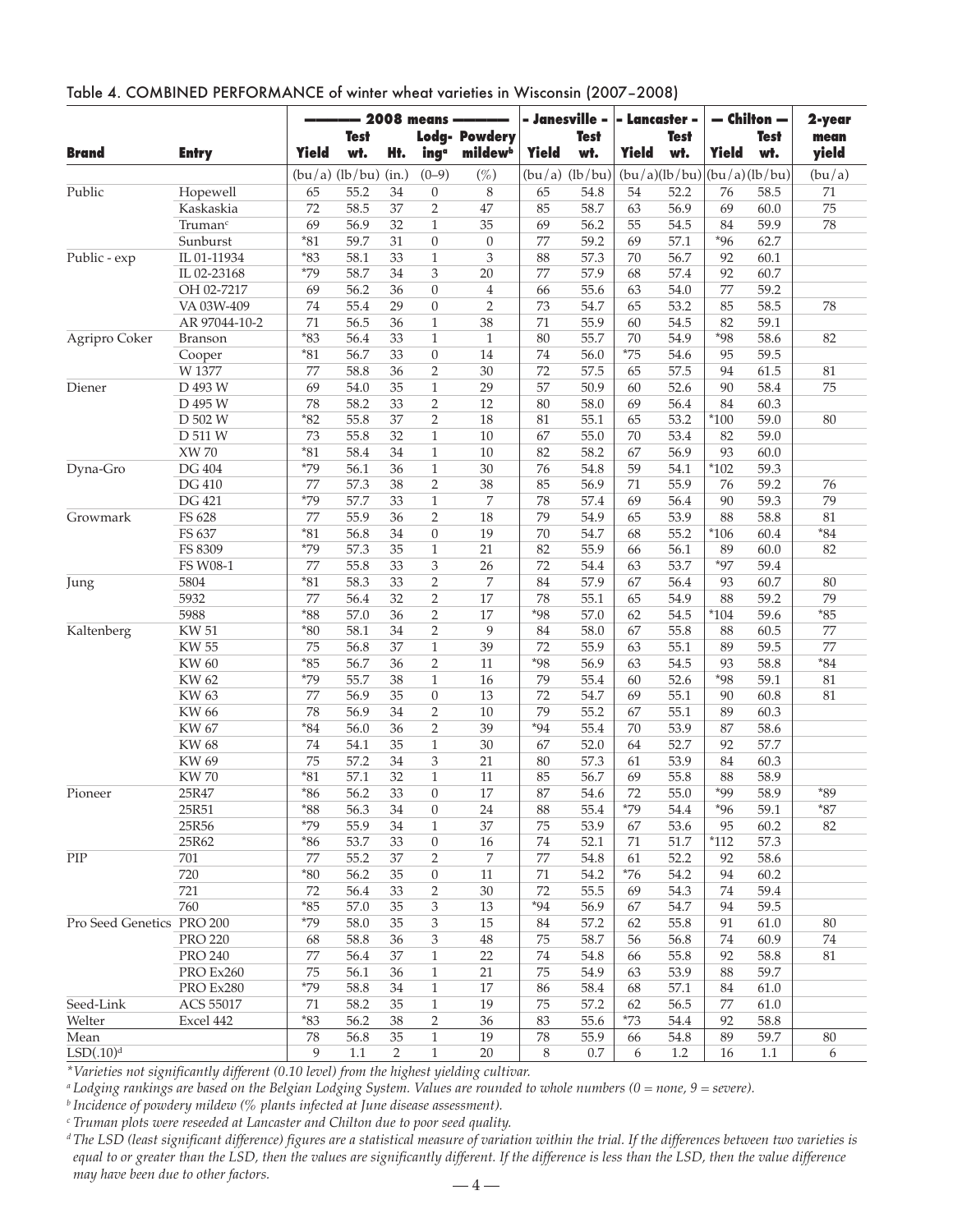| Table 5. JANESVILLE SITE-winter wheat performance details (2007-2008) |  |  |
|-----------------------------------------------------------------------|--|--|
|-----------------------------------------------------------------------|--|--|

| $(\%)$<br>(bu/a)<br>(lb/bu)<br>$(\%)$<br>$(\%)$<br>$(\%)$<br>(bu/a)<br>(in.)<br>$(0-9)$<br>(bu/a)<br>65<br>Public<br>54.8<br>9<br>75<br>70<br>Hopewell<br>34<br>$\boldsymbol{0}$<br>100<br>$\mathbf{0}$<br>6<br>85<br>58.7<br>18<br>$\boldsymbol{0}$<br>80<br>Kaskaskia<br>37<br>3<br>83<br>74<br>0<br>$\overline{2}$<br>56.2<br>90<br>79<br>69<br>33<br>$\overline{2}$<br>3<br>74<br>Truman<br>4<br>77<br>59.2<br>30<br>$\mathbf{0}$<br>78<br>$\overline{0}$<br>$\theta$<br>Sunburst<br>$\overline{0}$<br>88<br>57.3<br>Public - exp<br>IL 01-11934<br>32<br>100<br>$\overline{0}$<br>$\mathbf{1}$<br>$\mathbf{0}$<br>1<br>77<br>57.9<br>33<br>93<br>$\boldsymbol{0}$<br>IL 02-23168<br>3<br>$\theta$<br>$\boldsymbol{0}$<br>$\overline{2}$<br>5<br>OH 02-7217<br>66<br>55.6<br>37<br>$\overline{0}$<br>100<br>$\overline{0}$<br>68<br>VA 03W-409<br>73<br>54.7<br>30<br>$\boldsymbol{0}$<br>$\boldsymbol{0}$<br>$\boldsymbol{0}$<br>$\boldsymbol{0}$<br>75<br>74<br>71<br>55.9<br>36<br>$\mathbf{1}$<br>80<br>$\overline{0}$<br>$\mathbf{1}$<br>$\overline{2}$<br>AR 97044-10-2<br>80<br>55.7<br>$\overline{2}$<br>Agripro Coker<br>33<br>$\mathbf{1}$<br>92<br>3<br>4<br>73<br>77<br><b>Branson</b><br>74<br>56.0<br>33<br>100<br>$\overline{0}$<br>$\mathbf{1}$<br>$\mathbf{1}$<br>$\boldsymbol{0}$<br>Cooper<br>72<br>57.5<br>34<br>68<br>$\overline{4}$<br>7<br>$*89$<br>81<br>W 1377<br>$\mathbf{1}$<br>$\theta$<br>57<br>50.9<br>3<br>Diener<br>D 493 W<br>33<br>$\mathbf{1}$<br>100<br>$\theta$<br>79<br>68<br>4<br>5<br>D 495 W<br>80<br>58.0<br>34<br>3<br>100<br>$\overline{0}$<br>6<br>D 502 W<br>55.1<br>35<br>$\overline{2}$<br>95<br>$\overline{0}$<br>$\overline{4}$<br>5<br>79<br>81<br>77<br>D 511 W<br>67<br>55.0<br>31<br>93<br>$\overline{4}$<br>$\mathbf{1}$<br>$\theta$<br>6<br><b>XW70</b><br>82<br>58.2<br>34<br>83<br>$\overline{0}$<br>$\mathbf{1}$<br>$\theta$<br>$\boldsymbol{0}$<br><b>DG 404</b><br>38<br>$\overline{2}$<br>98<br>5<br>9<br>Dyna-Gro<br>76<br>54.8<br>$\overline{0}$<br><b>DG 410</b><br>85<br>56.9<br>3<br>93<br>3<br>$\overline{4}$<br>80<br>39<br>$\overline{4}$<br>75<br>$\overline{2}$<br><b>DG 421</b><br>78<br>57.4<br>33<br>90<br>$\overline{0}$<br>3<br>74<br>$\mathbf{1}$<br>69<br>Growmark<br>FS 628<br>79<br>3<br>88<br>5<br>5<br>54.9<br>37<br>$\theta$<br>77<br>78<br>7<br>FS 637<br>70<br>54.7<br>34<br>$\mathbf{1}$<br>$\overline{4}$<br>74<br>100<br>$\theta$<br>78<br>FS 8309<br>82<br>55.9<br>$\mathbf{1}$<br>83<br>3<br>$\overline{0}$<br>82<br>35<br>$\boldsymbol{0}$<br>81<br>72<br>32<br>88<br>FS W08-1<br>54.4<br>$\boldsymbol{0}$<br>$\mathbf{1}$<br>$\mathbf{1}$<br>$\mathbf{1}$<br>5804<br>84<br>57.9<br>34<br>$\overline{2}$<br>88<br>$\overline{0}$<br>3<br>$\overline{4}$<br>79<br>73<br>Jung<br>98<br>75<br>5932<br>78<br>55.1<br>33<br>3<br>$\mathbf{1}$<br>2<br>72<br>1<br>5988<br>$*98$<br>33<br>3<br>93<br>$\overline{0}$<br>$\mathbf{1}$<br>2<br>$*88$<br>57.0<br>77<br>5<br><b>KW 51</b><br>84<br>58.0<br>35<br>3<br>100<br>$\overline{0}$<br>7<br>73<br>79<br>Kaltenberg<br>93<br>3<br>3<br><b>KW 55</b><br>72<br>55.9<br>39<br>$\mathbf{1}$<br>4<br>72<br>72<br>$*88$<br>$*98$<br>56.9<br>35<br>3<br>88<br>$\overline{0}$<br>$\mathbf{1}$<br>3<br><b>KW60</b><br>77<br><b>KW62</b><br>55.4<br>79<br>38<br>$\mathbf{1}$<br>100<br>$\overline{0}$<br>3<br>4<br>76<br>78<br><b>KW63</b><br>72<br>54.7<br>36<br>95<br>$\overline{11}$<br>13<br>$\boldsymbol{0}$<br>$\theta$<br>81<br>77<br><b>KW 66</b><br>79<br>55.2<br>32<br>3<br>100<br>3<br>8<br>$\theta$<br>$*94$<br>$\overline{2}$<br>90<br>3<br>3<br>3<br>KW 67<br>55.4<br>36<br>67<br>52.0<br>$\mathbf{1}$<br>98<br>$\boldsymbol{0}$<br>6<br>10<br>KW 68<br>34<br>3<br>$\overline{2}$<br><b>KW 69</b><br>80<br>57.3<br>34<br>88<br>5<br>3<br><b>KW70</b><br>56.7<br>85<br>85<br>33<br>$\theta$<br>$\theta$<br>$\boldsymbol{0}$<br>$\boldsymbol{0}$<br>87<br>$*91$<br>25R47<br>34<br>$\overline{0}$<br>83<br>$\mathbf{1}$<br>$*94$<br>54.6<br>$\theta$<br>$\mathbf{1}$<br>25R51<br>88<br>$*87$<br>$*88$<br>88<br>55.4<br>32<br>$\theta$<br>$\overline{0}$<br>$\overline{0}$<br>$\boldsymbol{0}$<br>25R56<br>75<br>53.9<br>34<br>95<br>5<br>$\boldsymbol{0}$<br>78<br>$\boldsymbol{0}$<br>$\mathbf{1}$<br>80<br>5<br>25R62<br>74<br>52.1<br>32<br>98<br>8<br>$\theta$<br>$\overline{0}$<br>98<br>3<br>5<br>77<br>37<br>$\mathbf{1}$<br>$\theta$<br>701<br>54.8<br>5<br>720<br>71<br>54.2<br>35<br>$\boldsymbol{0}$<br>88<br>$\boldsymbol{0}$<br>$\overline{4}$<br>721<br>72<br>55.5<br>$\overline{2}$<br>95<br>$\overline{0}$<br>2<br>33<br>$\theta$<br>760<br>$*94$<br>56.9<br>5<br>83<br>$\boldsymbol{0}$<br>35<br>$\boldsymbol{0}$<br>$\mathbf{1}$<br>Pro Seed Genetics PRO 200<br>57.2<br>36<br>$\ensuremath{\mathsf{3}}$<br>98<br>3<br>$\boldsymbol{0}$<br>$\mathbf{1}$<br>84<br>79<br>82<br>95<br>2<br><b>PRO 220</b><br>75<br>58.7<br>37<br>3<br>13<br>2<br>81<br>78<br><b>PRO 240</b><br>$\overline{2}$<br>100<br>3<br>3<br>6<br>74<br>54.8<br>36<br>79<br>77<br>75<br>54.9<br>$\overline{2}$<br>85<br>$\overline{2}$<br>PRO Ex260<br>35<br>$\boldsymbol{0}$<br>$\mathbf{1}$<br>PRO Ex280<br>86<br>58.4<br>35<br>$\mathbf{1}$<br>83<br>$\boldsymbol{0}$<br>$\boldsymbol{0}$<br>0<br>Seed-Link<br>75<br>57.2<br>34<br>75<br>$\boldsymbol{0}$<br><b>ACS 55017</b><br>$\mathbf{1}$<br>$\boldsymbol{0}$<br>$\boldsymbol{0}$<br>90<br>$\overline{2}$<br>Welter<br>Excel 442<br>83<br>55.6<br>38<br>$\mathbf{1}$<br>$\boldsymbol{0}$<br>$\mathbf{1}$<br>$\overline{2}$<br>78<br>91<br>76<br>78<br>55.9<br>34<br>$\mathbf{1}$<br>3<br>1<br>$\overline{\text{LSD}(.10)^d}$<br>$\overline{3}$<br>$\mathbf{1}$<br>8<br>$0.7\,$<br>2<br>16<br>6<br>$\overline{4}$<br>8<br>7 | Brand            | <b>Entry</b> | <b>Yield</b> | <b>Test</b><br>weight | <b>Height Lodging</b> <sup>a</sup> | Sep-<br>toriab | <b>Powdery</b><br>mildew <sup>b</sup> | F | - Leaf rust <sup>c</sup> -<br>F-1 | 2007<br>yield | 2-yr mean<br>yield |
|-------------------------------------------------------------------------------------------------------------------------------------------------------------------------------------------------------------------------------------------------------------------------------------------------------------------------------------------------------------------------------------------------------------------------------------------------------------------------------------------------------------------------------------------------------------------------------------------------------------------------------------------------------------------------------------------------------------------------------------------------------------------------------------------------------------------------------------------------------------------------------------------------------------------------------------------------------------------------------------------------------------------------------------------------------------------------------------------------------------------------------------------------------------------------------------------------------------------------------------------------------------------------------------------------------------------------------------------------------------------------------------------------------------------------------------------------------------------------------------------------------------------------------------------------------------------------------------------------------------------------------------------------------------------------------------------------------------------------------------------------------------------------------------------------------------------------------------------------------------------------------------------------------------------------------------------------------------------------------------------------------------------------------------------------------------------------------------------------------------------------------------------------------------------------------------------------------------------------------------------------------------------------------------------------------------------------------------------------------------------------------------------------------------------------------------------------------------------------------------------------------------------------------------------------------------------------------------------------------------------------------------------------------------------------------------------------------------------------------------------------------------------------------------------------------------------------------------------------------------------------------------------------------------------------------------------------------------------------------------------------------------------------------------------------------------------------------------------------------------------------------------------------------------------------------------------------------------------------------------------------------------------------------------------------------------------------------------------------------------------------------------------------------------------------------------------------------------------------------------------------------------------------------------------------------------------------------------------------------------------------------------------------------------------------------------------------------------------------------------------------------------------------------------------------------------------------------------------------------------------------------------------------------------------------------------------------------------------------------------------------------------------------------------------------------------------------------------------------------------------------------------------------------------------------------------------------------------------------------------------------------------------------------------------------------------------------------------------------------------------------------------------------------------------------------------------------------------------------------------------------------------------------------------------------------------------------------------------------------------------------------------------------------------------------------------------------------------------------------------------------------------------------------------------------------------------------------------------------------------------------------------------------------------------------------------------------------------------------------------------------------------------------------------------------------------------------------------------------------------------------------------------------------------------------------------------------------------------------------------------------------------------------------------------------------------------------------------------------------------------------------------------------------------------------------------------------------------------------------------------------------------------------------------------------------------------------------------------------------------------------------------------------------------------------------------------------------------------|------------------|--------------|--------------|-----------------------|------------------------------------|----------------|---------------------------------------|---|-----------------------------------|---------------|--------------------|
|                                                                                                                                                                                                                                                                                                                                                                                                                                                                                                                                                                                                                                                                                                                                                                                                                                                                                                                                                                                                                                                                                                                                                                                                                                                                                                                                                                                                                                                                                                                                                                                                                                                                                                                                                                                                                                                                                                                                                                                                                                                                                                                                                                                                                                                                                                                                                                                                                                                                                                                                                                                                                                                                                                                                                                                                                                                                                                                                                                                                                                                                                                                                                                                                                                                                                                                                                                                                                                                                                                                                                                                                                                                                                                                                                                                                                                                                                                                                                                                                                                                                                                                                                                                                                                                                                                                                                                                                                                                                                                                                                                                                                                                                                                                                                                                                                                                                                                                                                                                                                                                                                                                                                                                                                                                                                                                                                                                                                                                                                                                                                                                                                                                                                                                   |                  |              |              |                       |                                    |                |                                       |   |                                   |               |                    |
|                                                                                                                                                                                                                                                                                                                                                                                                                                                                                                                                                                                                                                                                                                                                                                                                                                                                                                                                                                                                                                                                                                                                                                                                                                                                                                                                                                                                                                                                                                                                                                                                                                                                                                                                                                                                                                                                                                                                                                                                                                                                                                                                                                                                                                                                                                                                                                                                                                                                                                                                                                                                                                                                                                                                                                                                                                                                                                                                                                                                                                                                                                                                                                                                                                                                                                                                                                                                                                                                                                                                                                                                                                                                                                                                                                                                                                                                                                                                                                                                                                                                                                                                                                                                                                                                                                                                                                                                                                                                                                                                                                                                                                                                                                                                                                                                                                                                                                                                                                                                                                                                                                                                                                                                                                                                                                                                                                                                                                                                                                                                                                                                                                                                                                                   |                  |              |              |                       |                                    |                |                                       |   |                                   |               |                    |
|                                                                                                                                                                                                                                                                                                                                                                                                                                                                                                                                                                                                                                                                                                                                                                                                                                                                                                                                                                                                                                                                                                                                                                                                                                                                                                                                                                                                                                                                                                                                                                                                                                                                                                                                                                                                                                                                                                                                                                                                                                                                                                                                                                                                                                                                                                                                                                                                                                                                                                                                                                                                                                                                                                                                                                                                                                                                                                                                                                                                                                                                                                                                                                                                                                                                                                                                                                                                                                                                                                                                                                                                                                                                                                                                                                                                                                                                                                                                                                                                                                                                                                                                                                                                                                                                                                                                                                                                                                                                                                                                                                                                                                                                                                                                                                                                                                                                                                                                                                                                                                                                                                                                                                                                                                                                                                                                                                                                                                                                                                                                                                                                                                                                                                                   |                  |              |              |                       |                                    |                |                                       |   |                                   |               |                    |
|                                                                                                                                                                                                                                                                                                                                                                                                                                                                                                                                                                                                                                                                                                                                                                                                                                                                                                                                                                                                                                                                                                                                                                                                                                                                                                                                                                                                                                                                                                                                                                                                                                                                                                                                                                                                                                                                                                                                                                                                                                                                                                                                                                                                                                                                                                                                                                                                                                                                                                                                                                                                                                                                                                                                                                                                                                                                                                                                                                                                                                                                                                                                                                                                                                                                                                                                                                                                                                                                                                                                                                                                                                                                                                                                                                                                                                                                                                                                                                                                                                                                                                                                                                                                                                                                                                                                                                                                                                                                                                                                                                                                                                                                                                                                                                                                                                                                                                                                                                                                                                                                                                                                                                                                                                                                                                                                                                                                                                                                                                                                                                                                                                                                                                                   |                  |              |              |                       |                                    |                |                                       |   |                                   |               |                    |
|                                                                                                                                                                                                                                                                                                                                                                                                                                                                                                                                                                                                                                                                                                                                                                                                                                                                                                                                                                                                                                                                                                                                                                                                                                                                                                                                                                                                                                                                                                                                                                                                                                                                                                                                                                                                                                                                                                                                                                                                                                                                                                                                                                                                                                                                                                                                                                                                                                                                                                                                                                                                                                                                                                                                                                                                                                                                                                                                                                                                                                                                                                                                                                                                                                                                                                                                                                                                                                                                                                                                                                                                                                                                                                                                                                                                                                                                                                                                                                                                                                                                                                                                                                                                                                                                                                                                                                                                                                                                                                                                                                                                                                                                                                                                                                                                                                                                                                                                                                                                                                                                                                                                                                                                                                                                                                                                                                                                                                                                                                                                                                                                                                                                                                                   |                  |              |              |                       |                                    |                |                                       |   |                                   |               |                    |
|                                                                                                                                                                                                                                                                                                                                                                                                                                                                                                                                                                                                                                                                                                                                                                                                                                                                                                                                                                                                                                                                                                                                                                                                                                                                                                                                                                                                                                                                                                                                                                                                                                                                                                                                                                                                                                                                                                                                                                                                                                                                                                                                                                                                                                                                                                                                                                                                                                                                                                                                                                                                                                                                                                                                                                                                                                                                                                                                                                                                                                                                                                                                                                                                                                                                                                                                                                                                                                                                                                                                                                                                                                                                                                                                                                                                                                                                                                                                                                                                                                                                                                                                                                                                                                                                                                                                                                                                                                                                                                                                                                                                                                                                                                                                                                                                                                                                                                                                                                                                                                                                                                                                                                                                                                                                                                                                                                                                                                                                                                                                                                                                                                                                                                                   |                  |              |              |                       |                                    |                |                                       |   |                                   |               |                    |
|                                                                                                                                                                                                                                                                                                                                                                                                                                                                                                                                                                                                                                                                                                                                                                                                                                                                                                                                                                                                                                                                                                                                                                                                                                                                                                                                                                                                                                                                                                                                                                                                                                                                                                                                                                                                                                                                                                                                                                                                                                                                                                                                                                                                                                                                                                                                                                                                                                                                                                                                                                                                                                                                                                                                                                                                                                                                                                                                                                                                                                                                                                                                                                                                                                                                                                                                                                                                                                                                                                                                                                                                                                                                                                                                                                                                                                                                                                                                                                                                                                                                                                                                                                                                                                                                                                                                                                                                                                                                                                                                                                                                                                                                                                                                                                                                                                                                                                                                                                                                                                                                                                                                                                                                                                                                                                                                                                                                                                                                                                                                                                                                                                                                                                                   |                  |              |              |                       |                                    |                |                                       |   |                                   |               |                    |
|                                                                                                                                                                                                                                                                                                                                                                                                                                                                                                                                                                                                                                                                                                                                                                                                                                                                                                                                                                                                                                                                                                                                                                                                                                                                                                                                                                                                                                                                                                                                                                                                                                                                                                                                                                                                                                                                                                                                                                                                                                                                                                                                                                                                                                                                                                                                                                                                                                                                                                                                                                                                                                                                                                                                                                                                                                                                                                                                                                                                                                                                                                                                                                                                                                                                                                                                                                                                                                                                                                                                                                                                                                                                                                                                                                                                                                                                                                                                                                                                                                                                                                                                                                                                                                                                                                                                                                                                                                                                                                                                                                                                                                                                                                                                                                                                                                                                                                                                                                                                                                                                                                                                                                                                                                                                                                                                                                                                                                                                                                                                                                                                                                                                                                                   |                  |              |              |                       |                                    |                |                                       |   |                                   |               |                    |
|                                                                                                                                                                                                                                                                                                                                                                                                                                                                                                                                                                                                                                                                                                                                                                                                                                                                                                                                                                                                                                                                                                                                                                                                                                                                                                                                                                                                                                                                                                                                                                                                                                                                                                                                                                                                                                                                                                                                                                                                                                                                                                                                                                                                                                                                                                                                                                                                                                                                                                                                                                                                                                                                                                                                                                                                                                                                                                                                                                                                                                                                                                                                                                                                                                                                                                                                                                                                                                                                                                                                                                                                                                                                                                                                                                                                                                                                                                                                                                                                                                                                                                                                                                                                                                                                                                                                                                                                                                                                                                                                                                                                                                                                                                                                                                                                                                                                                                                                                                                                                                                                                                                                                                                                                                                                                                                                                                                                                                                                                                                                                                                                                                                                                                                   |                  |              |              |                       |                                    |                |                                       |   |                                   |               |                    |
|                                                                                                                                                                                                                                                                                                                                                                                                                                                                                                                                                                                                                                                                                                                                                                                                                                                                                                                                                                                                                                                                                                                                                                                                                                                                                                                                                                                                                                                                                                                                                                                                                                                                                                                                                                                                                                                                                                                                                                                                                                                                                                                                                                                                                                                                                                                                                                                                                                                                                                                                                                                                                                                                                                                                                                                                                                                                                                                                                                                                                                                                                                                                                                                                                                                                                                                                                                                                                                                                                                                                                                                                                                                                                                                                                                                                                                                                                                                                                                                                                                                                                                                                                                                                                                                                                                                                                                                                                                                                                                                                                                                                                                                                                                                                                                                                                                                                                                                                                                                                                                                                                                                                                                                                                                                                                                                                                                                                                                                                                                                                                                                                                                                                                                                   |                  |              |              |                       |                                    |                |                                       |   |                                   |               |                    |
|                                                                                                                                                                                                                                                                                                                                                                                                                                                                                                                                                                                                                                                                                                                                                                                                                                                                                                                                                                                                                                                                                                                                                                                                                                                                                                                                                                                                                                                                                                                                                                                                                                                                                                                                                                                                                                                                                                                                                                                                                                                                                                                                                                                                                                                                                                                                                                                                                                                                                                                                                                                                                                                                                                                                                                                                                                                                                                                                                                                                                                                                                                                                                                                                                                                                                                                                                                                                                                                                                                                                                                                                                                                                                                                                                                                                                                                                                                                                                                                                                                                                                                                                                                                                                                                                                                                                                                                                                                                                                                                                                                                                                                                                                                                                                                                                                                                                                                                                                                                                                                                                                                                                                                                                                                                                                                                                                                                                                                                                                                                                                                                                                                                                                                                   |                  |              |              |                       |                                    |                |                                       |   |                                   |               |                    |
|                                                                                                                                                                                                                                                                                                                                                                                                                                                                                                                                                                                                                                                                                                                                                                                                                                                                                                                                                                                                                                                                                                                                                                                                                                                                                                                                                                                                                                                                                                                                                                                                                                                                                                                                                                                                                                                                                                                                                                                                                                                                                                                                                                                                                                                                                                                                                                                                                                                                                                                                                                                                                                                                                                                                                                                                                                                                                                                                                                                                                                                                                                                                                                                                                                                                                                                                                                                                                                                                                                                                                                                                                                                                                                                                                                                                                                                                                                                                                                                                                                                                                                                                                                                                                                                                                                                                                                                                                                                                                                                                                                                                                                                                                                                                                                                                                                                                                                                                                                                                                                                                                                                                                                                                                                                                                                                                                                                                                                                                                                                                                                                                                                                                                                                   |                  |              |              |                       |                                    |                |                                       |   |                                   |               |                    |
|                                                                                                                                                                                                                                                                                                                                                                                                                                                                                                                                                                                                                                                                                                                                                                                                                                                                                                                                                                                                                                                                                                                                                                                                                                                                                                                                                                                                                                                                                                                                                                                                                                                                                                                                                                                                                                                                                                                                                                                                                                                                                                                                                                                                                                                                                                                                                                                                                                                                                                                                                                                                                                                                                                                                                                                                                                                                                                                                                                                                                                                                                                                                                                                                                                                                                                                                                                                                                                                                                                                                                                                                                                                                                                                                                                                                                                                                                                                                                                                                                                                                                                                                                                                                                                                                                                                                                                                                                                                                                                                                                                                                                                                                                                                                                                                                                                                                                                                                                                                                                                                                                                                                                                                                                                                                                                                                                                                                                                                                                                                                                                                                                                                                                                                   |                  |              |              |                       |                                    |                |                                       |   |                                   |               |                    |
|                                                                                                                                                                                                                                                                                                                                                                                                                                                                                                                                                                                                                                                                                                                                                                                                                                                                                                                                                                                                                                                                                                                                                                                                                                                                                                                                                                                                                                                                                                                                                                                                                                                                                                                                                                                                                                                                                                                                                                                                                                                                                                                                                                                                                                                                                                                                                                                                                                                                                                                                                                                                                                                                                                                                                                                                                                                                                                                                                                                                                                                                                                                                                                                                                                                                                                                                                                                                                                                                                                                                                                                                                                                                                                                                                                                                                                                                                                                                                                                                                                                                                                                                                                                                                                                                                                                                                                                                                                                                                                                                                                                                                                                                                                                                                                                                                                                                                                                                                                                                                                                                                                                                                                                                                                                                                                                                                                                                                                                                                                                                                                                                                                                                                                                   |                  |              |              |                       |                                    |                |                                       |   |                                   |               |                    |
|                                                                                                                                                                                                                                                                                                                                                                                                                                                                                                                                                                                                                                                                                                                                                                                                                                                                                                                                                                                                                                                                                                                                                                                                                                                                                                                                                                                                                                                                                                                                                                                                                                                                                                                                                                                                                                                                                                                                                                                                                                                                                                                                                                                                                                                                                                                                                                                                                                                                                                                                                                                                                                                                                                                                                                                                                                                                                                                                                                                                                                                                                                                                                                                                                                                                                                                                                                                                                                                                                                                                                                                                                                                                                                                                                                                                                                                                                                                                                                                                                                                                                                                                                                                                                                                                                                                                                                                                                                                                                                                                                                                                                                                                                                                                                                                                                                                                                                                                                                                                                                                                                                                                                                                                                                                                                                                                                                                                                                                                                                                                                                                                                                                                                                                   |                  |              |              |                       |                                    |                |                                       |   |                                   |               |                    |
|                                                                                                                                                                                                                                                                                                                                                                                                                                                                                                                                                                                                                                                                                                                                                                                                                                                                                                                                                                                                                                                                                                                                                                                                                                                                                                                                                                                                                                                                                                                                                                                                                                                                                                                                                                                                                                                                                                                                                                                                                                                                                                                                                                                                                                                                                                                                                                                                                                                                                                                                                                                                                                                                                                                                                                                                                                                                                                                                                                                                                                                                                                                                                                                                                                                                                                                                                                                                                                                                                                                                                                                                                                                                                                                                                                                                                                                                                                                                                                                                                                                                                                                                                                                                                                                                                                                                                                                                                                                                                                                                                                                                                                                                                                                                                                                                                                                                                                                                                                                                                                                                                                                                                                                                                                                                                                                                                                                                                                                                                                                                                                                                                                                                                                                   |                  |              |              |                       |                                    |                |                                       |   |                                   |               |                    |
|                                                                                                                                                                                                                                                                                                                                                                                                                                                                                                                                                                                                                                                                                                                                                                                                                                                                                                                                                                                                                                                                                                                                                                                                                                                                                                                                                                                                                                                                                                                                                                                                                                                                                                                                                                                                                                                                                                                                                                                                                                                                                                                                                                                                                                                                                                                                                                                                                                                                                                                                                                                                                                                                                                                                                                                                                                                                                                                                                                                                                                                                                                                                                                                                                                                                                                                                                                                                                                                                                                                                                                                                                                                                                                                                                                                                                                                                                                                                                                                                                                                                                                                                                                                                                                                                                                                                                                                                                                                                                                                                                                                                                                                                                                                                                                                                                                                                                                                                                                                                                                                                                                                                                                                                                                                                                                                                                                                                                                                                                                                                                                                                                                                                                                                   |                  |              |              |                       |                                    |                |                                       |   |                                   |               |                    |
|                                                                                                                                                                                                                                                                                                                                                                                                                                                                                                                                                                                                                                                                                                                                                                                                                                                                                                                                                                                                                                                                                                                                                                                                                                                                                                                                                                                                                                                                                                                                                                                                                                                                                                                                                                                                                                                                                                                                                                                                                                                                                                                                                                                                                                                                                                                                                                                                                                                                                                                                                                                                                                                                                                                                                                                                                                                                                                                                                                                                                                                                                                                                                                                                                                                                                                                                                                                                                                                                                                                                                                                                                                                                                                                                                                                                                                                                                                                                                                                                                                                                                                                                                                                                                                                                                                                                                                                                                                                                                                                                                                                                                                                                                                                                                                                                                                                                                                                                                                                                                                                                                                                                                                                                                                                                                                                                                                                                                                                                                                                                                                                                                                                                                                                   |                  |              |              |                       |                                    |                |                                       |   |                                   |               |                    |
|                                                                                                                                                                                                                                                                                                                                                                                                                                                                                                                                                                                                                                                                                                                                                                                                                                                                                                                                                                                                                                                                                                                                                                                                                                                                                                                                                                                                                                                                                                                                                                                                                                                                                                                                                                                                                                                                                                                                                                                                                                                                                                                                                                                                                                                                                                                                                                                                                                                                                                                                                                                                                                                                                                                                                                                                                                                                                                                                                                                                                                                                                                                                                                                                                                                                                                                                                                                                                                                                                                                                                                                                                                                                                                                                                                                                                                                                                                                                                                                                                                                                                                                                                                                                                                                                                                                                                                                                                                                                                                                                                                                                                                                                                                                                                                                                                                                                                                                                                                                                                                                                                                                                                                                                                                                                                                                                                                                                                                                                                                                                                                                                                                                                                                                   |                  |              |              |                       |                                    |                |                                       |   |                                   |               |                    |
|                                                                                                                                                                                                                                                                                                                                                                                                                                                                                                                                                                                                                                                                                                                                                                                                                                                                                                                                                                                                                                                                                                                                                                                                                                                                                                                                                                                                                                                                                                                                                                                                                                                                                                                                                                                                                                                                                                                                                                                                                                                                                                                                                                                                                                                                                                                                                                                                                                                                                                                                                                                                                                                                                                                                                                                                                                                                                                                                                                                                                                                                                                                                                                                                                                                                                                                                                                                                                                                                                                                                                                                                                                                                                                                                                                                                                                                                                                                                                                                                                                                                                                                                                                                                                                                                                                                                                                                                                                                                                                                                                                                                                                                                                                                                                                                                                                                                                                                                                                                                                                                                                                                                                                                                                                                                                                                                                                                                                                                                                                                                                                                                                                                                                                                   |                  |              |              |                       |                                    |                |                                       |   |                                   |               |                    |
|                                                                                                                                                                                                                                                                                                                                                                                                                                                                                                                                                                                                                                                                                                                                                                                                                                                                                                                                                                                                                                                                                                                                                                                                                                                                                                                                                                                                                                                                                                                                                                                                                                                                                                                                                                                                                                                                                                                                                                                                                                                                                                                                                                                                                                                                                                                                                                                                                                                                                                                                                                                                                                                                                                                                                                                                                                                                                                                                                                                                                                                                                                                                                                                                                                                                                                                                                                                                                                                                                                                                                                                                                                                                                                                                                                                                                                                                                                                                                                                                                                                                                                                                                                                                                                                                                                                                                                                                                                                                                                                                                                                                                                                                                                                                                                                                                                                                                                                                                                                                                                                                                                                                                                                                                                                                                                                                                                                                                                                                                                                                                                                                                                                                                                                   |                  |              |              |                       |                                    |                |                                       |   |                                   |               |                    |
|                                                                                                                                                                                                                                                                                                                                                                                                                                                                                                                                                                                                                                                                                                                                                                                                                                                                                                                                                                                                                                                                                                                                                                                                                                                                                                                                                                                                                                                                                                                                                                                                                                                                                                                                                                                                                                                                                                                                                                                                                                                                                                                                                                                                                                                                                                                                                                                                                                                                                                                                                                                                                                                                                                                                                                                                                                                                                                                                                                                                                                                                                                                                                                                                                                                                                                                                                                                                                                                                                                                                                                                                                                                                                                                                                                                                                                                                                                                                                                                                                                                                                                                                                                                                                                                                                                                                                                                                                                                                                                                                                                                                                                                                                                                                                                                                                                                                                                                                                                                                                                                                                                                                                                                                                                                                                                                                                                                                                                                                                                                                                                                                                                                                                                                   |                  |              |              |                       |                                    |                |                                       |   |                                   |               |                    |
|                                                                                                                                                                                                                                                                                                                                                                                                                                                                                                                                                                                                                                                                                                                                                                                                                                                                                                                                                                                                                                                                                                                                                                                                                                                                                                                                                                                                                                                                                                                                                                                                                                                                                                                                                                                                                                                                                                                                                                                                                                                                                                                                                                                                                                                                                                                                                                                                                                                                                                                                                                                                                                                                                                                                                                                                                                                                                                                                                                                                                                                                                                                                                                                                                                                                                                                                                                                                                                                                                                                                                                                                                                                                                                                                                                                                                                                                                                                                                                                                                                                                                                                                                                                                                                                                                                                                                                                                                                                                                                                                                                                                                                                                                                                                                                                                                                                                                                                                                                                                                                                                                                                                                                                                                                                                                                                                                                                                                                                                                                                                                                                                                                                                                                                   |                  |              |              |                       |                                    |                |                                       |   |                                   |               |                    |
|                                                                                                                                                                                                                                                                                                                                                                                                                                                                                                                                                                                                                                                                                                                                                                                                                                                                                                                                                                                                                                                                                                                                                                                                                                                                                                                                                                                                                                                                                                                                                                                                                                                                                                                                                                                                                                                                                                                                                                                                                                                                                                                                                                                                                                                                                                                                                                                                                                                                                                                                                                                                                                                                                                                                                                                                                                                                                                                                                                                                                                                                                                                                                                                                                                                                                                                                                                                                                                                                                                                                                                                                                                                                                                                                                                                                                                                                                                                                                                                                                                                                                                                                                                                                                                                                                                                                                                                                                                                                                                                                                                                                                                                                                                                                                                                                                                                                                                                                                                                                                                                                                                                                                                                                                                                                                                                                                                                                                                                                                                                                                                                                                                                                                                                   |                  |              |              |                       |                                    |                |                                       |   |                                   |               |                    |
|                                                                                                                                                                                                                                                                                                                                                                                                                                                                                                                                                                                                                                                                                                                                                                                                                                                                                                                                                                                                                                                                                                                                                                                                                                                                                                                                                                                                                                                                                                                                                                                                                                                                                                                                                                                                                                                                                                                                                                                                                                                                                                                                                                                                                                                                                                                                                                                                                                                                                                                                                                                                                                                                                                                                                                                                                                                                                                                                                                                                                                                                                                                                                                                                                                                                                                                                                                                                                                                                                                                                                                                                                                                                                                                                                                                                                                                                                                                                                                                                                                                                                                                                                                                                                                                                                                                                                                                                                                                                                                                                                                                                                                                                                                                                                                                                                                                                                                                                                                                                                                                                                                                                                                                                                                                                                                                                                                                                                                                                                                                                                                                                                                                                                                                   |                  |              |              |                       |                                    |                |                                       |   |                                   |               |                    |
|                                                                                                                                                                                                                                                                                                                                                                                                                                                                                                                                                                                                                                                                                                                                                                                                                                                                                                                                                                                                                                                                                                                                                                                                                                                                                                                                                                                                                                                                                                                                                                                                                                                                                                                                                                                                                                                                                                                                                                                                                                                                                                                                                                                                                                                                                                                                                                                                                                                                                                                                                                                                                                                                                                                                                                                                                                                                                                                                                                                                                                                                                                                                                                                                                                                                                                                                                                                                                                                                                                                                                                                                                                                                                                                                                                                                                                                                                                                                                                                                                                                                                                                                                                                                                                                                                                                                                                                                                                                                                                                                                                                                                                                                                                                                                                                                                                                                                                                                                                                                                                                                                                                                                                                                                                                                                                                                                                                                                                                                                                                                                                                                                                                                                                                   |                  |              |              |                       |                                    |                |                                       |   |                                   |               |                    |
|                                                                                                                                                                                                                                                                                                                                                                                                                                                                                                                                                                                                                                                                                                                                                                                                                                                                                                                                                                                                                                                                                                                                                                                                                                                                                                                                                                                                                                                                                                                                                                                                                                                                                                                                                                                                                                                                                                                                                                                                                                                                                                                                                                                                                                                                                                                                                                                                                                                                                                                                                                                                                                                                                                                                                                                                                                                                                                                                                                                                                                                                                                                                                                                                                                                                                                                                                                                                                                                                                                                                                                                                                                                                                                                                                                                                                                                                                                                                                                                                                                                                                                                                                                                                                                                                                                                                                                                                                                                                                                                                                                                                                                                                                                                                                                                                                                                                                                                                                                                                                                                                                                                                                                                                                                                                                                                                                                                                                                                                                                                                                                                                                                                                                                                   |                  |              |              |                       |                                    |                |                                       |   |                                   |               |                    |
|                                                                                                                                                                                                                                                                                                                                                                                                                                                                                                                                                                                                                                                                                                                                                                                                                                                                                                                                                                                                                                                                                                                                                                                                                                                                                                                                                                                                                                                                                                                                                                                                                                                                                                                                                                                                                                                                                                                                                                                                                                                                                                                                                                                                                                                                                                                                                                                                                                                                                                                                                                                                                                                                                                                                                                                                                                                                                                                                                                                                                                                                                                                                                                                                                                                                                                                                                                                                                                                                                                                                                                                                                                                                                                                                                                                                                                                                                                                                                                                                                                                                                                                                                                                                                                                                                                                                                                                                                                                                                                                                                                                                                                                                                                                                                                                                                                                                                                                                                                                                                                                                                                                                                                                                                                                                                                                                                                                                                                                                                                                                                                                                                                                                                                                   |                  |              |              |                       |                                    |                |                                       |   |                                   |               |                    |
|                                                                                                                                                                                                                                                                                                                                                                                                                                                                                                                                                                                                                                                                                                                                                                                                                                                                                                                                                                                                                                                                                                                                                                                                                                                                                                                                                                                                                                                                                                                                                                                                                                                                                                                                                                                                                                                                                                                                                                                                                                                                                                                                                                                                                                                                                                                                                                                                                                                                                                                                                                                                                                                                                                                                                                                                                                                                                                                                                                                                                                                                                                                                                                                                                                                                                                                                                                                                                                                                                                                                                                                                                                                                                                                                                                                                                                                                                                                                                                                                                                                                                                                                                                                                                                                                                                                                                                                                                                                                                                                                                                                                                                                                                                                                                                                                                                                                                                                                                                                                                                                                                                                                                                                                                                                                                                                                                                                                                                                                                                                                                                                                                                                                                                                   |                  |              |              |                       |                                    |                |                                       |   |                                   |               |                    |
|                                                                                                                                                                                                                                                                                                                                                                                                                                                                                                                                                                                                                                                                                                                                                                                                                                                                                                                                                                                                                                                                                                                                                                                                                                                                                                                                                                                                                                                                                                                                                                                                                                                                                                                                                                                                                                                                                                                                                                                                                                                                                                                                                                                                                                                                                                                                                                                                                                                                                                                                                                                                                                                                                                                                                                                                                                                                                                                                                                                                                                                                                                                                                                                                                                                                                                                                                                                                                                                                                                                                                                                                                                                                                                                                                                                                                                                                                                                                                                                                                                                                                                                                                                                                                                                                                                                                                                                                                                                                                                                                                                                                                                                                                                                                                                                                                                                                                                                                                                                                                                                                                                                                                                                                                                                                                                                                                                                                                                                                                                                                                                                                                                                                                                                   |                  |              |              |                       |                                    |                |                                       |   |                                   |               |                    |
|                                                                                                                                                                                                                                                                                                                                                                                                                                                                                                                                                                                                                                                                                                                                                                                                                                                                                                                                                                                                                                                                                                                                                                                                                                                                                                                                                                                                                                                                                                                                                                                                                                                                                                                                                                                                                                                                                                                                                                                                                                                                                                                                                                                                                                                                                                                                                                                                                                                                                                                                                                                                                                                                                                                                                                                                                                                                                                                                                                                                                                                                                                                                                                                                                                                                                                                                                                                                                                                                                                                                                                                                                                                                                                                                                                                                                                                                                                                                                                                                                                                                                                                                                                                                                                                                                                                                                                                                                                                                                                                                                                                                                                                                                                                                                                                                                                                                                                                                                                                                                                                                                                                                                                                                                                                                                                                                                                                                                                                                                                                                                                                                                                                                                                                   |                  |              |              |                       |                                    |                |                                       |   |                                   |               |                    |
|                                                                                                                                                                                                                                                                                                                                                                                                                                                                                                                                                                                                                                                                                                                                                                                                                                                                                                                                                                                                                                                                                                                                                                                                                                                                                                                                                                                                                                                                                                                                                                                                                                                                                                                                                                                                                                                                                                                                                                                                                                                                                                                                                                                                                                                                                                                                                                                                                                                                                                                                                                                                                                                                                                                                                                                                                                                                                                                                                                                                                                                                                                                                                                                                                                                                                                                                                                                                                                                                                                                                                                                                                                                                                                                                                                                                                                                                                                                                                                                                                                                                                                                                                                                                                                                                                                                                                                                                                                                                                                                                                                                                                                                                                                                                                                                                                                                                                                                                                                                                                                                                                                                                                                                                                                                                                                                                                                                                                                                                                                                                                                                                                                                                                                                   |                  |              |              |                       |                                    |                |                                       |   |                                   |               |                    |
|                                                                                                                                                                                                                                                                                                                                                                                                                                                                                                                                                                                                                                                                                                                                                                                                                                                                                                                                                                                                                                                                                                                                                                                                                                                                                                                                                                                                                                                                                                                                                                                                                                                                                                                                                                                                                                                                                                                                                                                                                                                                                                                                                                                                                                                                                                                                                                                                                                                                                                                                                                                                                                                                                                                                                                                                                                                                                                                                                                                                                                                                                                                                                                                                                                                                                                                                                                                                                                                                                                                                                                                                                                                                                                                                                                                                                                                                                                                                                                                                                                                                                                                                                                                                                                                                                                                                                                                                                                                                                                                                                                                                                                                                                                                                                                                                                                                                                                                                                                                                                                                                                                                                                                                                                                                                                                                                                                                                                                                                                                                                                                                                                                                                                                                   |                  |              |              |                       |                                    |                |                                       |   |                                   |               |                    |
|                                                                                                                                                                                                                                                                                                                                                                                                                                                                                                                                                                                                                                                                                                                                                                                                                                                                                                                                                                                                                                                                                                                                                                                                                                                                                                                                                                                                                                                                                                                                                                                                                                                                                                                                                                                                                                                                                                                                                                                                                                                                                                                                                                                                                                                                                                                                                                                                                                                                                                                                                                                                                                                                                                                                                                                                                                                                                                                                                                                                                                                                                                                                                                                                                                                                                                                                                                                                                                                                                                                                                                                                                                                                                                                                                                                                                                                                                                                                                                                                                                                                                                                                                                                                                                                                                                                                                                                                                                                                                                                                                                                                                                                                                                                                                                                                                                                                                                                                                                                                                                                                                                                                                                                                                                                                                                                                                                                                                                                                                                                                                                                                                                                                                                                   |                  |              |              |                       |                                    |                |                                       |   |                                   |               |                    |
|                                                                                                                                                                                                                                                                                                                                                                                                                                                                                                                                                                                                                                                                                                                                                                                                                                                                                                                                                                                                                                                                                                                                                                                                                                                                                                                                                                                                                                                                                                                                                                                                                                                                                                                                                                                                                                                                                                                                                                                                                                                                                                                                                                                                                                                                                                                                                                                                                                                                                                                                                                                                                                                                                                                                                                                                                                                                                                                                                                                                                                                                                                                                                                                                                                                                                                                                                                                                                                                                                                                                                                                                                                                                                                                                                                                                                                                                                                                                                                                                                                                                                                                                                                                                                                                                                                                                                                                                                                                                                                                                                                                                                                                                                                                                                                                                                                                                                                                                                                                                                                                                                                                                                                                                                                                                                                                                                                                                                                                                                                                                                                                                                                                                                                                   |                  |              |              |                       |                                    |                |                                       |   |                                   |               |                    |
|                                                                                                                                                                                                                                                                                                                                                                                                                                                                                                                                                                                                                                                                                                                                                                                                                                                                                                                                                                                                                                                                                                                                                                                                                                                                                                                                                                                                                                                                                                                                                                                                                                                                                                                                                                                                                                                                                                                                                                                                                                                                                                                                                                                                                                                                                                                                                                                                                                                                                                                                                                                                                                                                                                                                                                                                                                                                                                                                                                                                                                                                                                                                                                                                                                                                                                                                                                                                                                                                                                                                                                                                                                                                                                                                                                                                                                                                                                                                                                                                                                                                                                                                                                                                                                                                                                                                                                                                                                                                                                                                                                                                                                                                                                                                                                                                                                                                                                                                                                                                                                                                                                                                                                                                                                                                                                                                                                                                                                                                                                                                                                                                                                                                                                                   |                  |              |              |                       |                                    |                |                                       |   |                                   |               |                    |
|                                                                                                                                                                                                                                                                                                                                                                                                                                                                                                                                                                                                                                                                                                                                                                                                                                                                                                                                                                                                                                                                                                                                                                                                                                                                                                                                                                                                                                                                                                                                                                                                                                                                                                                                                                                                                                                                                                                                                                                                                                                                                                                                                                                                                                                                                                                                                                                                                                                                                                                                                                                                                                                                                                                                                                                                                                                                                                                                                                                                                                                                                                                                                                                                                                                                                                                                                                                                                                                                                                                                                                                                                                                                                                                                                                                                                                                                                                                                                                                                                                                                                                                                                                                                                                                                                                                                                                                                                                                                                                                                                                                                                                                                                                                                                                                                                                                                                                                                                                                                                                                                                                                                                                                                                                                                                                                                                                                                                                                                                                                                                                                                                                                                                                                   |                  |              |              |                       |                                    |                |                                       |   |                                   |               |                    |
|                                                                                                                                                                                                                                                                                                                                                                                                                                                                                                                                                                                                                                                                                                                                                                                                                                                                                                                                                                                                                                                                                                                                                                                                                                                                                                                                                                                                                                                                                                                                                                                                                                                                                                                                                                                                                                                                                                                                                                                                                                                                                                                                                                                                                                                                                                                                                                                                                                                                                                                                                                                                                                                                                                                                                                                                                                                                                                                                                                                                                                                                                                                                                                                                                                                                                                                                                                                                                                                                                                                                                                                                                                                                                                                                                                                                                                                                                                                                                                                                                                                                                                                                                                                                                                                                                                                                                                                                                                                                                                                                                                                                                                                                                                                                                                                                                                                                                                                                                                                                                                                                                                                                                                                                                                                                                                                                                                                                                                                                                                                                                                                                                                                                                                                   |                  |              |              |                       |                                    |                |                                       |   |                                   |               |                    |
|                                                                                                                                                                                                                                                                                                                                                                                                                                                                                                                                                                                                                                                                                                                                                                                                                                                                                                                                                                                                                                                                                                                                                                                                                                                                                                                                                                                                                                                                                                                                                                                                                                                                                                                                                                                                                                                                                                                                                                                                                                                                                                                                                                                                                                                                                                                                                                                                                                                                                                                                                                                                                                                                                                                                                                                                                                                                                                                                                                                                                                                                                                                                                                                                                                                                                                                                                                                                                                                                                                                                                                                                                                                                                                                                                                                                                                                                                                                                                                                                                                                                                                                                                                                                                                                                                                                                                                                                                                                                                                                                                                                                                                                                                                                                                                                                                                                                                                                                                                                                                                                                                                                                                                                                                                                                                                                                                                                                                                                                                                                                                                                                                                                                                                                   | Pioneer          |              |              |                       |                                    |                |                                       |   |                                   |               |                    |
|                                                                                                                                                                                                                                                                                                                                                                                                                                                                                                                                                                                                                                                                                                                                                                                                                                                                                                                                                                                                                                                                                                                                                                                                                                                                                                                                                                                                                                                                                                                                                                                                                                                                                                                                                                                                                                                                                                                                                                                                                                                                                                                                                                                                                                                                                                                                                                                                                                                                                                                                                                                                                                                                                                                                                                                                                                                                                                                                                                                                                                                                                                                                                                                                                                                                                                                                                                                                                                                                                                                                                                                                                                                                                                                                                                                                                                                                                                                                                                                                                                                                                                                                                                                                                                                                                                                                                                                                                                                                                                                                                                                                                                                                                                                                                                                                                                                                                                                                                                                                                                                                                                                                                                                                                                                                                                                                                                                                                                                                                                                                                                                                                                                                                                                   |                  |              |              |                       |                                    |                |                                       |   |                                   |               |                    |
|                                                                                                                                                                                                                                                                                                                                                                                                                                                                                                                                                                                                                                                                                                                                                                                                                                                                                                                                                                                                                                                                                                                                                                                                                                                                                                                                                                                                                                                                                                                                                                                                                                                                                                                                                                                                                                                                                                                                                                                                                                                                                                                                                                                                                                                                                                                                                                                                                                                                                                                                                                                                                                                                                                                                                                                                                                                                                                                                                                                                                                                                                                                                                                                                                                                                                                                                                                                                                                                                                                                                                                                                                                                                                                                                                                                                                                                                                                                                                                                                                                                                                                                                                                                                                                                                                                                                                                                                                                                                                                                                                                                                                                                                                                                                                                                                                                                                                                                                                                                                                                                                                                                                                                                                                                                                                                                                                                                                                                                                                                                                                                                                                                                                                                                   |                  |              |              |                       |                                    |                |                                       |   |                                   |               |                    |
|                                                                                                                                                                                                                                                                                                                                                                                                                                                                                                                                                                                                                                                                                                                                                                                                                                                                                                                                                                                                                                                                                                                                                                                                                                                                                                                                                                                                                                                                                                                                                                                                                                                                                                                                                                                                                                                                                                                                                                                                                                                                                                                                                                                                                                                                                                                                                                                                                                                                                                                                                                                                                                                                                                                                                                                                                                                                                                                                                                                                                                                                                                                                                                                                                                                                                                                                                                                                                                                                                                                                                                                                                                                                                                                                                                                                                                                                                                                                                                                                                                                                                                                                                                                                                                                                                                                                                                                                                                                                                                                                                                                                                                                                                                                                                                                                                                                                                                                                                                                                                                                                                                                                                                                                                                                                                                                                                                                                                                                                                                                                                                                                                                                                                                                   |                  |              |              |                       |                                    |                |                                       |   |                                   |               |                    |
|                                                                                                                                                                                                                                                                                                                                                                                                                                                                                                                                                                                                                                                                                                                                                                                                                                                                                                                                                                                                                                                                                                                                                                                                                                                                                                                                                                                                                                                                                                                                                                                                                                                                                                                                                                                                                                                                                                                                                                                                                                                                                                                                                                                                                                                                                                                                                                                                                                                                                                                                                                                                                                                                                                                                                                                                                                                                                                                                                                                                                                                                                                                                                                                                                                                                                                                                                                                                                                                                                                                                                                                                                                                                                                                                                                                                                                                                                                                                                                                                                                                                                                                                                                                                                                                                                                                                                                                                                                                                                                                                                                                                                                                                                                                                                                                                                                                                                                                                                                                                                                                                                                                                                                                                                                                                                                                                                                                                                                                                                                                                                                                                                                                                                                                   | $\overline{PIP}$ |              |              |                       |                                    |                |                                       |   |                                   |               |                    |
|                                                                                                                                                                                                                                                                                                                                                                                                                                                                                                                                                                                                                                                                                                                                                                                                                                                                                                                                                                                                                                                                                                                                                                                                                                                                                                                                                                                                                                                                                                                                                                                                                                                                                                                                                                                                                                                                                                                                                                                                                                                                                                                                                                                                                                                                                                                                                                                                                                                                                                                                                                                                                                                                                                                                                                                                                                                                                                                                                                                                                                                                                                                                                                                                                                                                                                                                                                                                                                                                                                                                                                                                                                                                                                                                                                                                                                                                                                                                                                                                                                                                                                                                                                                                                                                                                                                                                                                                                                                                                                                                                                                                                                                                                                                                                                                                                                                                                                                                                                                                                                                                                                                                                                                                                                                                                                                                                                                                                                                                                                                                                                                                                                                                                                                   |                  |              |              |                       |                                    |                |                                       |   |                                   |               |                    |
|                                                                                                                                                                                                                                                                                                                                                                                                                                                                                                                                                                                                                                                                                                                                                                                                                                                                                                                                                                                                                                                                                                                                                                                                                                                                                                                                                                                                                                                                                                                                                                                                                                                                                                                                                                                                                                                                                                                                                                                                                                                                                                                                                                                                                                                                                                                                                                                                                                                                                                                                                                                                                                                                                                                                                                                                                                                                                                                                                                                                                                                                                                                                                                                                                                                                                                                                                                                                                                                                                                                                                                                                                                                                                                                                                                                                                                                                                                                                                                                                                                                                                                                                                                                                                                                                                                                                                                                                                                                                                                                                                                                                                                                                                                                                                                                                                                                                                                                                                                                                                                                                                                                                                                                                                                                                                                                                                                                                                                                                                                                                                                                                                                                                                                                   |                  |              |              |                       |                                    |                |                                       |   |                                   |               |                    |
|                                                                                                                                                                                                                                                                                                                                                                                                                                                                                                                                                                                                                                                                                                                                                                                                                                                                                                                                                                                                                                                                                                                                                                                                                                                                                                                                                                                                                                                                                                                                                                                                                                                                                                                                                                                                                                                                                                                                                                                                                                                                                                                                                                                                                                                                                                                                                                                                                                                                                                                                                                                                                                                                                                                                                                                                                                                                                                                                                                                                                                                                                                                                                                                                                                                                                                                                                                                                                                                                                                                                                                                                                                                                                                                                                                                                                                                                                                                                                                                                                                                                                                                                                                                                                                                                                                                                                                                                                                                                                                                                                                                                                                                                                                                                                                                                                                                                                                                                                                                                                                                                                                                                                                                                                                                                                                                                                                                                                                                                                                                                                                                                                                                                                                                   |                  |              |              |                       |                                    |                |                                       |   |                                   |               |                    |
|                                                                                                                                                                                                                                                                                                                                                                                                                                                                                                                                                                                                                                                                                                                                                                                                                                                                                                                                                                                                                                                                                                                                                                                                                                                                                                                                                                                                                                                                                                                                                                                                                                                                                                                                                                                                                                                                                                                                                                                                                                                                                                                                                                                                                                                                                                                                                                                                                                                                                                                                                                                                                                                                                                                                                                                                                                                                                                                                                                                                                                                                                                                                                                                                                                                                                                                                                                                                                                                                                                                                                                                                                                                                                                                                                                                                                                                                                                                                                                                                                                                                                                                                                                                                                                                                                                                                                                                                                                                                                                                                                                                                                                                                                                                                                                                                                                                                                                                                                                                                                                                                                                                                                                                                                                                                                                                                                                                                                                                                                                                                                                                                                                                                                                                   |                  |              |              |                       |                                    |                |                                       |   |                                   |               |                    |
|                                                                                                                                                                                                                                                                                                                                                                                                                                                                                                                                                                                                                                                                                                                                                                                                                                                                                                                                                                                                                                                                                                                                                                                                                                                                                                                                                                                                                                                                                                                                                                                                                                                                                                                                                                                                                                                                                                                                                                                                                                                                                                                                                                                                                                                                                                                                                                                                                                                                                                                                                                                                                                                                                                                                                                                                                                                                                                                                                                                                                                                                                                                                                                                                                                                                                                                                                                                                                                                                                                                                                                                                                                                                                                                                                                                                                                                                                                                                                                                                                                                                                                                                                                                                                                                                                                                                                                                                                                                                                                                                                                                                                                                                                                                                                                                                                                                                                                                                                                                                                                                                                                                                                                                                                                                                                                                                                                                                                                                                                                                                                                                                                                                                                                                   |                  |              |              |                       |                                    |                |                                       |   |                                   |               |                    |
|                                                                                                                                                                                                                                                                                                                                                                                                                                                                                                                                                                                                                                                                                                                                                                                                                                                                                                                                                                                                                                                                                                                                                                                                                                                                                                                                                                                                                                                                                                                                                                                                                                                                                                                                                                                                                                                                                                                                                                                                                                                                                                                                                                                                                                                                                                                                                                                                                                                                                                                                                                                                                                                                                                                                                                                                                                                                                                                                                                                                                                                                                                                                                                                                                                                                                                                                                                                                                                                                                                                                                                                                                                                                                                                                                                                                                                                                                                                                                                                                                                                                                                                                                                                                                                                                                                                                                                                                                                                                                                                                                                                                                                                                                                                                                                                                                                                                                                                                                                                                                                                                                                                                                                                                                                                                                                                                                                                                                                                                                                                                                                                                                                                                                                                   |                  |              |              |                       |                                    |                |                                       |   |                                   |               |                    |
|                                                                                                                                                                                                                                                                                                                                                                                                                                                                                                                                                                                                                                                                                                                                                                                                                                                                                                                                                                                                                                                                                                                                                                                                                                                                                                                                                                                                                                                                                                                                                                                                                                                                                                                                                                                                                                                                                                                                                                                                                                                                                                                                                                                                                                                                                                                                                                                                                                                                                                                                                                                                                                                                                                                                                                                                                                                                                                                                                                                                                                                                                                                                                                                                                                                                                                                                                                                                                                                                                                                                                                                                                                                                                                                                                                                                                                                                                                                                                                                                                                                                                                                                                                                                                                                                                                                                                                                                                                                                                                                                                                                                                                                                                                                                                                                                                                                                                                                                                                                                                                                                                                                                                                                                                                                                                                                                                                                                                                                                                                                                                                                                                                                                                                                   |                  |              |              |                       |                                    |                |                                       |   |                                   |               |                    |
|                                                                                                                                                                                                                                                                                                                                                                                                                                                                                                                                                                                                                                                                                                                                                                                                                                                                                                                                                                                                                                                                                                                                                                                                                                                                                                                                                                                                                                                                                                                                                                                                                                                                                                                                                                                                                                                                                                                                                                                                                                                                                                                                                                                                                                                                                                                                                                                                                                                                                                                                                                                                                                                                                                                                                                                                                                                                                                                                                                                                                                                                                                                                                                                                                                                                                                                                                                                                                                                                                                                                                                                                                                                                                                                                                                                                                                                                                                                                                                                                                                                                                                                                                                                                                                                                                                                                                                                                                                                                                                                                                                                                                                                                                                                                                                                                                                                                                                                                                                                                                                                                                                                                                                                                                                                                                                                                                                                                                                                                                                                                                                                                                                                                                                                   |                  |              |              |                       |                                    |                |                                       |   |                                   |               |                    |
|                                                                                                                                                                                                                                                                                                                                                                                                                                                                                                                                                                                                                                                                                                                                                                                                                                                                                                                                                                                                                                                                                                                                                                                                                                                                                                                                                                                                                                                                                                                                                                                                                                                                                                                                                                                                                                                                                                                                                                                                                                                                                                                                                                                                                                                                                                                                                                                                                                                                                                                                                                                                                                                                                                                                                                                                                                                                                                                                                                                                                                                                                                                                                                                                                                                                                                                                                                                                                                                                                                                                                                                                                                                                                                                                                                                                                                                                                                                                                                                                                                                                                                                                                                                                                                                                                                                                                                                                                                                                                                                                                                                                                                                                                                                                                                                                                                                                                                                                                                                                                                                                                                                                                                                                                                                                                                                                                                                                                                                                                                                                                                                                                                                                                                                   |                  |              |              |                       |                                    |                |                                       |   |                                   |               |                    |
|                                                                                                                                                                                                                                                                                                                                                                                                                                                                                                                                                                                                                                                                                                                                                                                                                                                                                                                                                                                                                                                                                                                                                                                                                                                                                                                                                                                                                                                                                                                                                                                                                                                                                                                                                                                                                                                                                                                                                                                                                                                                                                                                                                                                                                                                                                                                                                                                                                                                                                                                                                                                                                                                                                                                                                                                                                                                                                                                                                                                                                                                                                                                                                                                                                                                                                                                                                                                                                                                                                                                                                                                                                                                                                                                                                                                                                                                                                                                                                                                                                                                                                                                                                                                                                                                                                                                                                                                                                                                                                                                                                                                                                                                                                                                                                                                                                                                                                                                                                                                                                                                                                                                                                                                                                                                                                                                                                                                                                                                                                                                                                                                                                                                                                                   |                  |              |              |                       |                                    |                |                                       |   |                                   |               |                    |
|                                                                                                                                                                                                                                                                                                                                                                                                                                                                                                                                                                                                                                                                                                                                                                                                                                                                                                                                                                                                                                                                                                                                                                                                                                                                                                                                                                                                                                                                                                                                                                                                                                                                                                                                                                                                                                                                                                                                                                                                                                                                                                                                                                                                                                                                                                                                                                                                                                                                                                                                                                                                                                                                                                                                                                                                                                                                                                                                                                                                                                                                                                                                                                                                                                                                                                                                                                                                                                                                                                                                                                                                                                                                                                                                                                                                                                                                                                                                                                                                                                                                                                                                                                                                                                                                                                                                                                                                                                                                                                                                                                                                                                                                                                                                                                                                                                                                                                                                                                                                                                                                                                                                                                                                                                                                                                                                                                                                                                                                                                                                                                                                                                                                                                                   | Mean             |              |              |                       |                                    |                |                                       |   |                                   |               |                    |
|                                                                                                                                                                                                                                                                                                                                                                                                                                                                                                                                                                                                                                                                                                                                                                                                                                                                                                                                                                                                                                                                                                                                                                                                                                                                                                                                                                                                                                                                                                                                                                                                                                                                                                                                                                                                                                                                                                                                                                                                                                                                                                                                                                                                                                                                                                                                                                                                                                                                                                                                                                                                                                                                                                                                                                                                                                                                                                                                                                                                                                                                                                                                                                                                                                                                                                                                                                                                                                                                                                                                                                                                                                                                                                                                                                                                                                                                                                                                                                                                                                                                                                                                                                                                                                                                                                                                                                                                                                                                                                                                                                                                                                                                                                                                                                                                                                                                                                                                                                                                                                                                                                                                                                                                                                                                                                                                                                                                                                                                                                                                                                                                                                                                                                                   |                  |              |              |                       |                                    |                |                                       |   |                                   |               |                    |

*\* Varieties not significantly different (0.10 level) from the highest yielding cultivar.*

*<sup>a</sup> Lodging rankings are based on the Belgian Lodging System. Values are rounded to whole numbers (0 = none, 9 = severe).*

*<sup>b</sup> Disease incidence (% plants infected at June 25 disease assessment).*

*<sup>c</sup> Leaf rust severity (% leaf area covered at June 25 disease assessment): F = flag leaf, F-1 = leaf directly preceding flag leaf.*

*<sup>d</sup> The LSD (least significant difference) figures are a statistical measure of variation within the trial. If the differences between two varieties is equal to or greater than the LSD, then the values are significantly different. If the difference is less than the LSD, then the value difference may have been due to other factors.*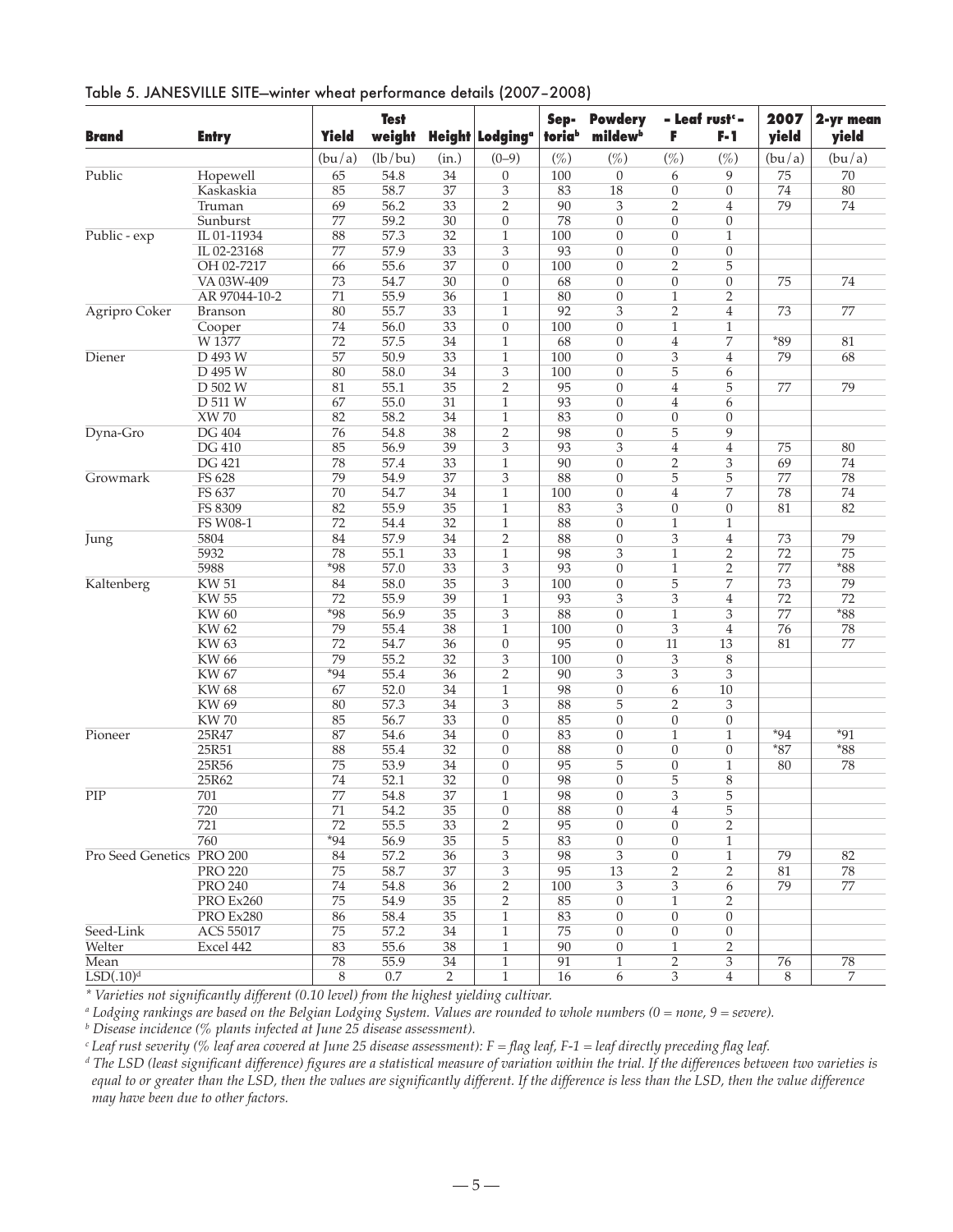| Table 6. LANCASTER SITE-winter wheat performance details (2007-2008) |  |  |  |  |  |
|----------------------------------------------------------------------|--|--|--|--|--|
|----------------------------------------------------------------------|--|--|--|--|--|

| (lb/bu)<br>$(\%)$<br>(bu/a)<br>(in.)<br>$(0-9)$<br>$(\%)$<br>$(\%)$<br>$(0 - 100)$<br>(bu/a)<br>(bu/a)<br>52.2<br>Public<br>54<br>$\overline{0}$<br>3<br>7<br>76<br>65<br>Hopewell<br>36<br>$\boldsymbol{0}$<br>2.3<br>56.9<br>39<br>$\overline{2}$<br>48<br>$\boldsymbol{0}$<br>2.9<br>83<br>73<br>Kaskaskia<br>63<br>$\overline{0}$<br>55<br>33<br>$*96$<br>54.5<br>10<br>0<br>0.7<br>76<br>Truman‡<br>1<br>$\mathbf{1}$<br>69<br>57.1<br>31<br>$\overline{0}$<br>$\overline{0}$<br>0.9<br>Sunburst<br>$\theta$<br>$\overline{0}$<br>Public - exp<br>IL 01-11934<br>56.7<br>34<br>2<br>3<br>$\overline{2}$<br>0.6<br>70<br>1<br>57.4<br>35<br>3<br>3<br>$\overline{0}$<br>$\overline{0}$<br>1.3<br>IL 02-23168<br>68<br>63<br>54.0<br>38<br>$\theta$<br>9<br>14<br>3.2<br>OH 02-7217<br>$\mathbf{1}$<br>3<br>$*96$<br>$*81$<br>VA 03W-409<br>65<br>53.2<br>31<br>$\boldsymbol{0}$<br>$\overline{0}$<br>$\theta$<br>3.0<br>38<br>54.5<br>53<br>AR 97044-10-2<br>60<br>$\overline{0}$<br>0<br>$\overline{0}$<br>1.9<br>54.9<br>33<br>$\overline{2}$<br>2.1<br>$*94$<br>$*82$<br>Agripro Coker<br>70<br>$\theta$<br>0<br>$\overline{0}$<br>Branson<br>$*75$<br>35<br>54.6<br>$\mathbf{0}$<br>0<br>$\boldsymbol{0}$<br>1.7<br>Cooper<br>1<br>$*78$<br>65<br>57.5<br>38<br>$\mathbf{1}$<br>8<br>$\overline{0}$<br>$\overline{0}$<br>2.5<br>$*90$<br>W 1377<br>$*94$<br>Diener<br>D 493 W<br>52.6<br>37<br>13<br>$\overline{0}$<br>$\overline{0}$<br>60<br>1<br>4.3<br>77<br>69<br>35<br>3<br>$\ensuremath{\mathsf{3}}$<br>$\boldsymbol{0}$<br>1.2<br>D 495 W<br>56.4<br>0<br>53.2<br>5<br>$*79$<br>D 502 W<br>65<br>39<br>$\overline{2}$<br>$\overline{0}$<br>3.0<br>$*92$<br>$\overline{0}$<br>8<br>D 511 W<br>70<br>53.4<br>34<br>$\boldsymbol{0}$<br>$\overline{0}$<br>$\overline{0}$<br>0.7<br>37<br>$\overline{0}$<br><b>XW 70</b><br>67<br>56.9<br>$\mathbf{1}$<br>$\theta$<br>$\boldsymbol{0}$<br>1.7<br><b>DG</b> 404<br>59<br>3<br>Dyna-Gro<br>54.1<br>39<br>$\mathbf{1}$<br>$\overline{0}$<br>$\mathbf{1}$<br>5.3<br><b>DG 410</b><br>71<br>55.9<br>38<br>$\mathbf{1}$<br>25<br>$\boldsymbol{0}$<br>2.8<br>0<br>81<br>76<br>$*_{87}$<br>$*78$<br><b>DG 421</b><br>69<br>56.4<br>37<br>$\overline{2}$<br>5<br>$\overline{0}$<br>$\mathbf{1}$<br>1.5<br>Growmark<br>FS 628<br>53.9<br>$\overline{2}$<br>$*83$<br>65<br>38<br>2<br>$\theta$<br>$\mathbf{1}$<br>6.7<br>$*100$<br>FS 637<br>55.2<br>36<br>5<br>$\boldsymbol{0}$<br>$\boldsymbol{0}$<br>3.8<br>$*95$<br>$*82$<br>68<br>$\mathbf{1}$<br>FS 8309<br>56.1<br>37<br>$\overline{0}$<br>$\mathbf{1}$<br>3<br>76<br>66<br>$\theta$<br>1.8<br>86<br>53.7<br>35<br>3<br>1.7<br>FS W08-1<br>63<br>$\theta$<br>$\overline{0}$<br>$\mathbf{1}$<br>$*79$<br>$\overline{35}$<br>5<br>$*90$<br>67<br>$\overline{2}$<br>$\overline{0}$<br>$\mathbf{1}$<br>1.2<br>5804<br>56.4<br>Jung<br>5932<br>54.9<br>32<br>3<br>3<br>$*91$<br>$*78$<br>65<br>$\overline{0}$<br>$\overline{0}$<br>1.8<br>62<br>54.5<br>38<br>$\boldsymbol{0}$<br>2.4<br>5988<br>$\mathbf{1}$<br>0<br>$\boldsymbol{0}$<br>84<br>73<br>5<br><b>KW 51</b><br>67<br>55.8<br>37<br>$\overline{2}$<br>$\overline{0}$<br>1.5<br>77<br>Kaltenberg<br>$\overline{0}$<br>86<br>15<br>$*87$<br>75<br><b>KW 55</b><br>63<br>55.1<br>38<br>1<br>1.7<br>$\mathbf{1}$<br>1<br>39<br>3<br>$\overline{0}$<br>$*91$<br><b>KW60</b><br>63<br>54.5<br>8<br>$\overline{0}$<br>7.5<br>77<br><b>KW62</b><br>52.6<br>39<br>$\overline{2}$<br>5<br>$\overline{0}$<br>2.9<br>$*92$<br>76<br>60<br>$\mathbf{1}$<br><b>KW63</b><br>69<br>55.1<br>38<br>2.7<br>$*95$<br>$*82$<br>$\boldsymbol{0}$<br>$\mathbf{0}$<br>0<br>$\boldsymbol{0}$<br><b>KW 66</b><br>67<br>55.1<br>39<br>3<br>$\mathbf{0}$<br>$\overline{0}$<br>$\overline{2}$<br>3.2<br>53.9<br>33<br>KW 67<br>70<br>40<br>2<br>$\boldsymbol{0}$<br>$\mathbf{1}$<br>1.7<br>52.7<br>38<br>$\boldsymbol{0}$<br>8<br>$\boldsymbol{0}$<br>$\boldsymbol{0}$<br>8.9<br><b>KW68</b><br>64<br><b>KW 69</b><br>53.9<br>35<br>3<br>20<br>$\overline{2}$<br>3<br>1.5<br>61<br><b>KW70</b><br>69<br>55.8<br>34<br>3<br>$\mathbf{1}$<br>$\mathbf{1}$<br>0.7<br>1<br>72<br>35<br>$\theta$<br>$\overline{0}$<br>2.1<br>$*91$<br>$*82$<br>Pioneer<br>25R47<br>55.0<br>$\boldsymbol{0}$<br>$\theta$<br>25R51<br>$*79$<br>54.4<br>2.1<br>$*91$<br>$*85$<br>36<br>$\mathbf{1}$<br>10<br>0<br>$\overline{0}$<br>34<br>13<br>2.5<br>25R56<br>67<br>53.6<br>$\boldsymbol{0}$<br>0<br>$\boldsymbol{0}$<br>83<br>75<br>25R62<br>71<br>51.7<br>36<br>$\boldsymbol{0}$<br>8<br>$\boldsymbol{0}$<br>$\overline{2}$<br>1.6<br>39<br>61<br>$\overline{c}$<br>$\theta$<br>$\overline{0}$<br>$\theta$<br>2.3<br>701<br>52.2<br>$*76$<br>54.2<br>37<br>$\mathbf{1}$<br>$\mathbf{0}$<br>$\boldsymbol{0}$<br>$\boldsymbol{0}$<br>3.9<br>720<br>721<br>54.3<br>$\overline{2}$<br>23<br>$\overline{0}$<br>69<br>34<br>$\overline{0}$<br>1.4<br>760<br>54.7<br>38<br>67<br>2<br>$\mathbf{0}$<br>0<br>$\boldsymbol{0}$<br>1.5<br>Pro Seed Genetics PRO 200<br>36<br>3<br>$\boldsymbol{0}$<br>62<br>55.8<br>13<br>$\boldsymbol{0}$<br>1.8<br>74<br>86<br><b>PRO 220</b><br>56<br>56.8<br>37<br>3<br>58<br>0<br>$\boldsymbol{0}$<br>1.7<br>78<br>67<br><b>PRO 240</b><br>55.8<br>$\overline{2}$<br>3.4<br>$*90$<br>$*78$<br>66<br>40<br>$\mathbf{1}$<br>$\mathbf{0}$<br>$\mathbf{1}$<br>53.9<br>38<br>2.2<br>PRO Ex260<br>63<br>$\mathbf{1}$<br>$\theta$<br>0<br>$\boldsymbol{0}$<br>PRO Ex280<br>57.1<br>37<br>$\theta$<br>0<br>68<br>0<br>0<br>1.4<br>38<br>Seed-Link<br><b>ACS 55017</b><br>62<br>56.5<br>$\boldsymbol{0}$<br>13<br>$\boldsymbol{0}$<br>$\mathbf{1}$<br>1.1<br>$*73$<br>54.4<br>$\overline{2}$<br>37<br>Welter<br>Excel 442<br>$40\,$<br>0<br>$\boldsymbol{0}$<br>1.5<br>77<br>Mean<br>66<br>54.8<br>36<br>9<br>$\boldsymbol{0}$<br>2.4<br>85<br>1<br>$\mathbf{1}$<br>$LSD(.10)^{g}$<br>$\mathbf{1}$<br>1.2<br>16<br>$\mathbf{1}$<br>$\mathbf{1}$<br>3.2<br>13<br>7<br>6<br>2 | <b>Brand</b> | <b>Entry</b> | <b>Yield</b> | <b>Test</b> | weight Height | Lodging <sup>a</sup> | <b>Powdery</b><br>mildew <sup>b</sup> | F | -Leaf rust-<br>F-1 | <b>Head</b><br>scabd | 2007<br>yield <sup>e</sup> | 2-yr mean<br>yield |
|-----------------------------------------------------------------------------------------------------------------------------------------------------------------------------------------------------------------------------------------------------------------------------------------------------------------------------------------------------------------------------------------------------------------------------------------------------------------------------------------------------------------------------------------------------------------------------------------------------------------------------------------------------------------------------------------------------------------------------------------------------------------------------------------------------------------------------------------------------------------------------------------------------------------------------------------------------------------------------------------------------------------------------------------------------------------------------------------------------------------------------------------------------------------------------------------------------------------------------------------------------------------------------------------------------------------------------------------------------------------------------------------------------------------------------------------------------------------------------------------------------------------------------------------------------------------------------------------------------------------------------------------------------------------------------------------------------------------------------------------------------------------------------------------------------------------------------------------------------------------------------------------------------------------------------------------------------------------------------------------------------------------------------------------------------------------------------------------------------------------------------------------------------------------------------------------------------------------------------------------------------------------------------------------------------------------------------------------------------------------------------------------------------------------------------------------------------------------------------------------------------------------------------------------------------------------------------------------------------------------------------------------------------------------------------------------------------------------------------------------------------------------------------------------------------------------------------------------------------------------------------------------------------------------------------------------------------------------------------------------------------------------------------------------------------------------------------------------------------------------------------------------------------------------------------------------------------------------------------------------------------------------------------------------------------------------------------------------------------------------------------------------------------------------------------------------------------------------------------------------------------------------------------------------------------------------------------------------------------------------------------------------------------------------------------------------------------------------------------------------------------------------------------------------------------------------------------------------------------------------------------------------------------------------------------------------------------------------------------------------------------------------------------------------------------------------------------------------------------------------------------------------------------------------------------------------------------------------------------------------------------------------------------------------------------------------------------------------------------------------------------------------------------------------------------------------------------------------------------------------------------------------------------------------------------------------------------------------------------------------------------------------------------------------------------------------------------------------------------------------------------------------------------------------------------------------------------------------------------------------------------------------------------------------------------------------------------------------------------------------------------------------------------------------------------------------------------------------------------------------------------------------------------------------------------------------------------------------------------------------------------------------------------------------------------------------------------------------------------------------------------------------------------------------------------------------------------------------------------------------------------------------------------------------------------------------------------------------------------------------------------------------------------------------------------------------------------------------------------------------------------------------------------------------------------------------------------------------------------------------------------------------------------------|--------------|--------------|--------------|-------------|---------------|----------------------|---------------------------------------|---|--------------------|----------------------|----------------------------|--------------------|
|                                                                                                                                                                                                                                                                                                                                                                                                                                                                                                                                                                                                                                                                                                                                                                                                                                                                                                                                                                                                                                                                                                                                                                                                                                                                                                                                                                                                                                                                                                                                                                                                                                                                                                                                                                                                                                                                                                                                                                                                                                                                                                                                                                                                                                                                                                                                                                                                                                                                                                                                                                                                                                                                                                                                                                                                                                                                                                                                                                                                                                                                                                                                                                                                                                                                                                                                                                                                                                                                                                                                                                                                                                                                                                                                                                                                                                                                                                                                                                                                                                                                                                                                                                                                                                                                                                                                                                                                                                                                                                                                                                                                                                                                                                                                                                                                                                                                                                                                                                                                                                                                                                                                                                                                                                                                                                                                                                                                                                                                                                                                                                                                                                                                                                                                                                                                                                                                                                           |              |              |              |             |               |                      |                                       |   |                    |                      |                            |                    |
|                                                                                                                                                                                                                                                                                                                                                                                                                                                                                                                                                                                                                                                                                                                                                                                                                                                                                                                                                                                                                                                                                                                                                                                                                                                                                                                                                                                                                                                                                                                                                                                                                                                                                                                                                                                                                                                                                                                                                                                                                                                                                                                                                                                                                                                                                                                                                                                                                                                                                                                                                                                                                                                                                                                                                                                                                                                                                                                                                                                                                                                                                                                                                                                                                                                                                                                                                                                                                                                                                                                                                                                                                                                                                                                                                                                                                                                                                                                                                                                                                                                                                                                                                                                                                                                                                                                                                                                                                                                                                                                                                                                                                                                                                                                                                                                                                                                                                                                                                                                                                                                                                                                                                                                                                                                                                                                                                                                                                                                                                                                                                                                                                                                                                                                                                                                                                                                                                                           |              |              |              |             |               |                      |                                       |   |                    |                      |                            |                    |
|                                                                                                                                                                                                                                                                                                                                                                                                                                                                                                                                                                                                                                                                                                                                                                                                                                                                                                                                                                                                                                                                                                                                                                                                                                                                                                                                                                                                                                                                                                                                                                                                                                                                                                                                                                                                                                                                                                                                                                                                                                                                                                                                                                                                                                                                                                                                                                                                                                                                                                                                                                                                                                                                                                                                                                                                                                                                                                                                                                                                                                                                                                                                                                                                                                                                                                                                                                                                                                                                                                                                                                                                                                                                                                                                                                                                                                                                                                                                                                                                                                                                                                                                                                                                                                                                                                                                                                                                                                                                                                                                                                                                                                                                                                                                                                                                                                                                                                                                                                                                                                                                                                                                                                                                                                                                                                                                                                                                                                                                                                                                                                                                                                                                                                                                                                                                                                                                                                           |              |              |              |             |               |                      |                                       |   |                    |                      |                            |                    |
|                                                                                                                                                                                                                                                                                                                                                                                                                                                                                                                                                                                                                                                                                                                                                                                                                                                                                                                                                                                                                                                                                                                                                                                                                                                                                                                                                                                                                                                                                                                                                                                                                                                                                                                                                                                                                                                                                                                                                                                                                                                                                                                                                                                                                                                                                                                                                                                                                                                                                                                                                                                                                                                                                                                                                                                                                                                                                                                                                                                                                                                                                                                                                                                                                                                                                                                                                                                                                                                                                                                                                                                                                                                                                                                                                                                                                                                                                                                                                                                                                                                                                                                                                                                                                                                                                                                                                                                                                                                                                                                                                                                                                                                                                                                                                                                                                                                                                                                                                                                                                                                                                                                                                                                                                                                                                                                                                                                                                                                                                                                                                                                                                                                                                                                                                                                                                                                                                                           |              |              |              |             |               |                      |                                       |   |                    |                      |                            |                    |
|                                                                                                                                                                                                                                                                                                                                                                                                                                                                                                                                                                                                                                                                                                                                                                                                                                                                                                                                                                                                                                                                                                                                                                                                                                                                                                                                                                                                                                                                                                                                                                                                                                                                                                                                                                                                                                                                                                                                                                                                                                                                                                                                                                                                                                                                                                                                                                                                                                                                                                                                                                                                                                                                                                                                                                                                                                                                                                                                                                                                                                                                                                                                                                                                                                                                                                                                                                                                                                                                                                                                                                                                                                                                                                                                                                                                                                                                                                                                                                                                                                                                                                                                                                                                                                                                                                                                                                                                                                                                                                                                                                                                                                                                                                                                                                                                                                                                                                                                                                                                                                                                                                                                                                                                                                                                                                                                                                                                                                                                                                                                                                                                                                                                                                                                                                                                                                                                                                           |              |              |              |             |               |                      |                                       |   |                    |                      |                            |                    |
|                                                                                                                                                                                                                                                                                                                                                                                                                                                                                                                                                                                                                                                                                                                                                                                                                                                                                                                                                                                                                                                                                                                                                                                                                                                                                                                                                                                                                                                                                                                                                                                                                                                                                                                                                                                                                                                                                                                                                                                                                                                                                                                                                                                                                                                                                                                                                                                                                                                                                                                                                                                                                                                                                                                                                                                                                                                                                                                                                                                                                                                                                                                                                                                                                                                                                                                                                                                                                                                                                                                                                                                                                                                                                                                                                                                                                                                                                                                                                                                                                                                                                                                                                                                                                                                                                                                                                                                                                                                                                                                                                                                                                                                                                                                                                                                                                                                                                                                                                                                                                                                                                                                                                                                                                                                                                                                                                                                                                                                                                                                                                                                                                                                                                                                                                                                                                                                                                                           |              |              |              |             |               |                      |                                       |   |                    |                      |                            |                    |
|                                                                                                                                                                                                                                                                                                                                                                                                                                                                                                                                                                                                                                                                                                                                                                                                                                                                                                                                                                                                                                                                                                                                                                                                                                                                                                                                                                                                                                                                                                                                                                                                                                                                                                                                                                                                                                                                                                                                                                                                                                                                                                                                                                                                                                                                                                                                                                                                                                                                                                                                                                                                                                                                                                                                                                                                                                                                                                                                                                                                                                                                                                                                                                                                                                                                                                                                                                                                                                                                                                                                                                                                                                                                                                                                                                                                                                                                                                                                                                                                                                                                                                                                                                                                                                                                                                                                                                                                                                                                                                                                                                                                                                                                                                                                                                                                                                                                                                                                                                                                                                                                                                                                                                                                                                                                                                                                                                                                                                                                                                                                                                                                                                                                                                                                                                                                                                                                                                           |              |              |              |             |               |                      |                                       |   |                    |                      |                            |                    |
|                                                                                                                                                                                                                                                                                                                                                                                                                                                                                                                                                                                                                                                                                                                                                                                                                                                                                                                                                                                                                                                                                                                                                                                                                                                                                                                                                                                                                                                                                                                                                                                                                                                                                                                                                                                                                                                                                                                                                                                                                                                                                                                                                                                                                                                                                                                                                                                                                                                                                                                                                                                                                                                                                                                                                                                                                                                                                                                                                                                                                                                                                                                                                                                                                                                                                                                                                                                                                                                                                                                                                                                                                                                                                                                                                                                                                                                                                                                                                                                                                                                                                                                                                                                                                                                                                                                                                                                                                                                                                                                                                                                                                                                                                                                                                                                                                                                                                                                                                                                                                                                                                                                                                                                                                                                                                                                                                                                                                                                                                                                                                                                                                                                                                                                                                                                                                                                                                                           |              |              |              |             |               |                      |                                       |   |                    |                      |                            |                    |
|                                                                                                                                                                                                                                                                                                                                                                                                                                                                                                                                                                                                                                                                                                                                                                                                                                                                                                                                                                                                                                                                                                                                                                                                                                                                                                                                                                                                                                                                                                                                                                                                                                                                                                                                                                                                                                                                                                                                                                                                                                                                                                                                                                                                                                                                                                                                                                                                                                                                                                                                                                                                                                                                                                                                                                                                                                                                                                                                                                                                                                                                                                                                                                                                                                                                                                                                                                                                                                                                                                                                                                                                                                                                                                                                                                                                                                                                                                                                                                                                                                                                                                                                                                                                                                                                                                                                                                                                                                                                                                                                                                                                                                                                                                                                                                                                                                                                                                                                                                                                                                                                                                                                                                                                                                                                                                                                                                                                                                                                                                                                                                                                                                                                                                                                                                                                                                                                                                           |              |              |              |             |               |                      |                                       |   |                    |                      |                            |                    |
|                                                                                                                                                                                                                                                                                                                                                                                                                                                                                                                                                                                                                                                                                                                                                                                                                                                                                                                                                                                                                                                                                                                                                                                                                                                                                                                                                                                                                                                                                                                                                                                                                                                                                                                                                                                                                                                                                                                                                                                                                                                                                                                                                                                                                                                                                                                                                                                                                                                                                                                                                                                                                                                                                                                                                                                                                                                                                                                                                                                                                                                                                                                                                                                                                                                                                                                                                                                                                                                                                                                                                                                                                                                                                                                                                                                                                                                                                                                                                                                                                                                                                                                                                                                                                                                                                                                                                                                                                                                                                                                                                                                                                                                                                                                                                                                                                                                                                                                                                                                                                                                                                                                                                                                                                                                                                                                                                                                                                                                                                                                                                                                                                                                                                                                                                                                                                                                                                                           |              |              |              |             |               |                      |                                       |   |                    |                      |                            |                    |
|                                                                                                                                                                                                                                                                                                                                                                                                                                                                                                                                                                                                                                                                                                                                                                                                                                                                                                                                                                                                                                                                                                                                                                                                                                                                                                                                                                                                                                                                                                                                                                                                                                                                                                                                                                                                                                                                                                                                                                                                                                                                                                                                                                                                                                                                                                                                                                                                                                                                                                                                                                                                                                                                                                                                                                                                                                                                                                                                                                                                                                                                                                                                                                                                                                                                                                                                                                                                                                                                                                                                                                                                                                                                                                                                                                                                                                                                                                                                                                                                                                                                                                                                                                                                                                                                                                                                                                                                                                                                                                                                                                                                                                                                                                                                                                                                                                                                                                                                                                                                                                                                                                                                                                                                                                                                                                                                                                                                                                                                                                                                                                                                                                                                                                                                                                                                                                                                                                           |              |              |              |             |               |                      |                                       |   |                    |                      |                            |                    |
|                                                                                                                                                                                                                                                                                                                                                                                                                                                                                                                                                                                                                                                                                                                                                                                                                                                                                                                                                                                                                                                                                                                                                                                                                                                                                                                                                                                                                                                                                                                                                                                                                                                                                                                                                                                                                                                                                                                                                                                                                                                                                                                                                                                                                                                                                                                                                                                                                                                                                                                                                                                                                                                                                                                                                                                                                                                                                                                                                                                                                                                                                                                                                                                                                                                                                                                                                                                                                                                                                                                                                                                                                                                                                                                                                                                                                                                                                                                                                                                                                                                                                                                                                                                                                                                                                                                                                                                                                                                                                                                                                                                                                                                                                                                                                                                                                                                                                                                                                                                                                                                                                                                                                                                                                                                                                                                                                                                                                                                                                                                                                                                                                                                                                                                                                                                                                                                                                                           |              |              |              |             |               |                      |                                       |   |                    |                      |                            |                    |
|                                                                                                                                                                                                                                                                                                                                                                                                                                                                                                                                                                                                                                                                                                                                                                                                                                                                                                                                                                                                                                                                                                                                                                                                                                                                                                                                                                                                                                                                                                                                                                                                                                                                                                                                                                                                                                                                                                                                                                                                                                                                                                                                                                                                                                                                                                                                                                                                                                                                                                                                                                                                                                                                                                                                                                                                                                                                                                                                                                                                                                                                                                                                                                                                                                                                                                                                                                                                                                                                                                                                                                                                                                                                                                                                                                                                                                                                                                                                                                                                                                                                                                                                                                                                                                                                                                                                                                                                                                                                                                                                                                                                                                                                                                                                                                                                                                                                                                                                                                                                                                                                                                                                                                                                                                                                                                                                                                                                                                                                                                                                                                                                                                                                                                                                                                                                                                                                                                           |              |              |              |             |               |                      |                                       |   |                    |                      |                            |                    |
|                                                                                                                                                                                                                                                                                                                                                                                                                                                                                                                                                                                                                                                                                                                                                                                                                                                                                                                                                                                                                                                                                                                                                                                                                                                                                                                                                                                                                                                                                                                                                                                                                                                                                                                                                                                                                                                                                                                                                                                                                                                                                                                                                                                                                                                                                                                                                                                                                                                                                                                                                                                                                                                                                                                                                                                                                                                                                                                                                                                                                                                                                                                                                                                                                                                                                                                                                                                                                                                                                                                                                                                                                                                                                                                                                                                                                                                                                                                                                                                                                                                                                                                                                                                                                                                                                                                                                                                                                                                                                                                                                                                                                                                                                                                                                                                                                                                                                                                                                                                                                                                                                                                                                                                                                                                                                                                                                                                                                                                                                                                                                                                                                                                                                                                                                                                                                                                                                                           |              |              |              |             |               |                      |                                       |   |                    |                      |                            |                    |
|                                                                                                                                                                                                                                                                                                                                                                                                                                                                                                                                                                                                                                                                                                                                                                                                                                                                                                                                                                                                                                                                                                                                                                                                                                                                                                                                                                                                                                                                                                                                                                                                                                                                                                                                                                                                                                                                                                                                                                                                                                                                                                                                                                                                                                                                                                                                                                                                                                                                                                                                                                                                                                                                                                                                                                                                                                                                                                                                                                                                                                                                                                                                                                                                                                                                                                                                                                                                                                                                                                                                                                                                                                                                                                                                                                                                                                                                                                                                                                                                                                                                                                                                                                                                                                                                                                                                                                                                                                                                                                                                                                                                                                                                                                                                                                                                                                                                                                                                                                                                                                                                                                                                                                                                                                                                                                                                                                                                                                                                                                                                                                                                                                                                                                                                                                                                                                                                                                           |              |              |              |             |               |                      |                                       |   |                    |                      |                            |                    |
|                                                                                                                                                                                                                                                                                                                                                                                                                                                                                                                                                                                                                                                                                                                                                                                                                                                                                                                                                                                                                                                                                                                                                                                                                                                                                                                                                                                                                                                                                                                                                                                                                                                                                                                                                                                                                                                                                                                                                                                                                                                                                                                                                                                                                                                                                                                                                                                                                                                                                                                                                                                                                                                                                                                                                                                                                                                                                                                                                                                                                                                                                                                                                                                                                                                                                                                                                                                                                                                                                                                                                                                                                                                                                                                                                                                                                                                                                                                                                                                                                                                                                                                                                                                                                                                                                                                                                                                                                                                                                                                                                                                                                                                                                                                                                                                                                                                                                                                                                                                                                                                                                                                                                                                                                                                                                                                                                                                                                                                                                                                                                                                                                                                                                                                                                                                                                                                                                                           |              |              |              |             |               |                      |                                       |   |                    |                      |                            |                    |
|                                                                                                                                                                                                                                                                                                                                                                                                                                                                                                                                                                                                                                                                                                                                                                                                                                                                                                                                                                                                                                                                                                                                                                                                                                                                                                                                                                                                                                                                                                                                                                                                                                                                                                                                                                                                                                                                                                                                                                                                                                                                                                                                                                                                                                                                                                                                                                                                                                                                                                                                                                                                                                                                                                                                                                                                                                                                                                                                                                                                                                                                                                                                                                                                                                                                                                                                                                                                                                                                                                                                                                                                                                                                                                                                                                                                                                                                                                                                                                                                                                                                                                                                                                                                                                                                                                                                                                                                                                                                                                                                                                                                                                                                                                                                                                                                                                                                                                                                                                                                                                                                                                                                                                                                                                                                                                                                                                                                                                                                                                                                                                                                                                                                                                                                                                                                                                                                                                           |              |              |              |             |               |                      |                                       |   |                    |                      |                            |                    |
|                                                                                                                                                                                                                                                                                                                                                                                                                                                                                                                                                                                                                                                                                                                                                                                                                                                                                                                                                                                                                                                                                                                                                                                                                                                                                                                                                                                                                                                                                                                                                                                                                                                                                                                                                                                                                                                                                                                                                                                                                                                                                                                                                                                                                                                                                                                                                                                                                                                                                                                                                                                                                                                                                                                                                                                                                                                                                                                                                                                                                                                                                                                                                                                                                                                                                                                                                                                                                                                                                                                                                                                                                                                                                                                                                                                                                                                                                                                                                                                                                                                                                                                                                                                                                                                                                                                                                                                                                                                                                                                                                                                                                                                                                                                                                                                                                                                                                                                                                                                                                                                                                                                                                                                                                                                                                                                                                                                                                                                                                                                                                                                                                                                                                                                                                                                                                                                                                                           |              |              |              |             |               |                      |                                       |   |                    |                      |                            |                    |
|                                                                                                                                                                                                                                                                                                                                                                                                                                                                                                                                                                                                                                                                                                                                                                                                                                                                                                                                                                                                                                                                                                                                                                                                                                                                                                                                                                                                                                                                                                                                                                                                                                                                                                                                                                                                                                                                                                                                                                                                                                                                                                                                                                                                                                                                                                                                                                                                                                                                                                                                                                                                                                                                                                                                                                                                                                                                                                                                                                                                                                                                                                                                                                                                                                                                                                                                                                                                                                                                                                                                                                                                                                                                                                                                                                                                                                                                                                                                                                                                                                                                                                                                                                                                                                                                                                                                                                                                                                                                                                                                                                                                                                                                                                                                                                                                                                                                                                                                                                                                                                                                                                                                                                                                                                                                                                                                                                                                                                                                                                                                                                                                                                                                                                                                                                                                                                                                                                           |              |              |              |             |               |                      |                                       |   |                    |                      |                            |                    |
|                                                                                                                                                                                                                                                                                                                                                                                                                                                                                                                                                                                                                                                                                                                                                                                                                                                                                                                                                                                                                                                                                                                                                                                                                                                                                                                                                                                                                                                                                                                                                                                                                                                                                                                                                                                                                                                                                                                                                                                                                                                                                                                                                                                                                                                                                                                                                                                                                                                                                                                                                                                                                                                                                                                                                                                                                                                                                                                                                                                                                                                                                                                                                                                                                                                                                                                                                                                                                                                                                                                                                                                                                                                                                                                                                                                                                                                                                                                                                                                                                                                                                                                                                                                                                                                                                                                                                                                                                                                                                                                                                                                                                                                                                                                                                                                                                                                                                                                                                                                                                                                                                                                                                                                                                                                                                                                                                                                                                                                                                                                                                                                                                                                                                                                                                                                                                                                                                                           |              |              |              |             |               |                      |                                       |   |                    |                      |                            |                    |
|                                                                                                                                                                                                                                                                                                                                                                                                                                                                                                                                                                                                                                                                                                                                                                                                                                                                                                                                                                                                                                                                                                                                                                                                                                                                                                                                                                                                                                                                                                                                                                                                                                                                                                                                                                                                                                                                                                                                                                                                                                                                                                                                                                                                                                                                                                                                                                                                                                                                                                                                                                                                                                                                                                                                                                                                                                                                                                                                                                                                                                                                                                                                                                                                                                                                                                                                                                                                                                                                                                                                                                                                                                                                                                                                                                                                                                                                                                                                                                                                                                                                                                                                                                                                                                                                                                                                                                                                                                                                                                                                                                                                                                                                                                                                                                                                                                                                                                                                                                                                                                                                                                                                                                                                                                                                                                                                                                                                                                                                                                                                                                                                                                                                                                                                                                                                                                                                                                           |              |              |              |             |               |                      |                                       |   |                    |                      |                            |                    |
|                                                                                                                                                                                                                                                                                                                                                                                                                                                                                                                                                                                                                                                                                                                                                                                                                                                                                                                                                                                                                                                                                                                                                                                                                                                                                                                                                                                                                                                                                                                                                                                                                                                                                                                                                                                                                                                                                                                                                                                                                                                                                                                                                                                                                                                                                                                                                                                                                                                                                                                                                                                                                                                                                                                                                                                                                                                                                                                                                                                                                                                                                                                                                                                                                                                                                                                                                                                                                                                                                                                                                                                                                                                                                                                                                                                                                                                                                                                                                                                                                                                                                                                                                                                                                                                                                                                                                                                                                                                                                                                                                                                                                                                                                                                                                                                                                                                                                                                                                                                                                                                                                                                                                                                                                                                                                                                                                                                                                                                                                                                                                                                                                                                                                                                                                                                                                                                                                                           |              |              |              |             |               |                      |                                       |   |                    |                      |                            |                    |
|                                                                                                                                                                                                                                                                                                                                                                                                                                                                                                                                                                                                                                                                                                                                                                                                                                                                                                                                                                                                                                                                                                                                                                                                                                                                                                                                                                                                                                                                                                                                                                                                                                                                                                                                                                                                                                                                                                                                                                                                                                                                                                                                                                                                                                                                                                                                                                                                                                                                                                                                                                                                                                                                                                                                                                                                                                                                                                                                                                                                                                                                                                                                                                                                                                                                                                                                                                                                                                                                                                                                                                                                                                                                                                                                                                                                                                                                                                                                                                                                                                                                                                                                                                                                                                                                                                                                                                                                                                                                                                                                                                                                                                                                                                                                                                                                                                                                                                                                                                                                                                                                                                                                                                                                                                                                                                                                                                                                                                                                                                                                                                                                                                                                                                                                                                                                                                                                                                           |              |              |              |             |               |                      |                                       |   |                    |                      |                            |                    |
|                                                                                                                                                                                                                                                                                                                                                                                                                                                                                                                                                                                                                                                                                                                                                                                                                                                                                                                                                                                                                                                                                                                                                                                                                                                                                                                                                                                                                                                                                                                                                                                                                                                                                                                                                                                                                                                                                                                                                                                                                                                                                                                                                                                                                                                                                                                                                                                                                                                                                                                                                                                                                                                                                                                                                                                                                                                                                                                                                                                                                                                                                                                                                                                                                                                                                                                                                                                                                                                                                                                                                                                                                                                                                                                                                                                                                                                                                                                                                                                                                                                                                                                                                                                                                                                                                                                                                                                                                                                                                                                                                                                                                                                                                                                                                                                                                                                                                                                                                                                                                                                                                                                                                                                                                                                                                                                                                                                                                                                                                                                                                                                                                                                                                                                                                                                                                                                                                                           |              |              |              |             |               |                      |                                       |   |                    |                      |                            |                    |
|                                                                                                                                                                                                                                                                                                                                                                                                                                                                                                                                                                                                                                                                                                                                                                                                                                                                                                                                                                                                                                                                                                                                                                                                                                                                                                                                                                                                                                                                                                                                                                                                                                                                                                                                                                                                                                                                                                                                                                                                                                                                                                                                                                                                                                                                                                                                                                                                                                                                                                                                                                                                                                                                                                                                                                                                                                                                                                                                                                                                                                                                                                                                                                                                                                                                                                                                                                                                                                                                                                                                                                                                                                                                                                                                                                                                                                                                                                                                                                                                                                                                                                                                                                                                                                                                                                                                                                                                                                                                                                                                                                                                                                                                                                                                                                                                                                                                                                                                                                                                                                                                                                                                                                                                                                                                                                                                                                                                                                                                                                                                                                                                                                                                                                                                                                                                                                                                                                           |              |              |              |             |               |                      |                                       |   |                    |                      |                            |                    |
|                                                                                                                                                                                                                                                                                                                                                                                                                                                                                                                                                                                                                                                                                                                                                                                                                                                                                                                                                                                                                                                                                                                                                                                                                                                                                                                                                                                                                                                                                                                                                                                                                                                                                                                                                                                                                                                                                                                                                                                                                                                                                                                                                                                                                                                                                                                                                                                                                                                                                                                                                                                                                                                                                                                                                                                                                                                                                                                                                                                                                                                                                                                                                                                                                                                                                                                                                                                                                                                                                                                                                                                                                                                                                                                                                                                                                                                                                                                                                                                                                                                                                                                                                                                                                                                                                                                                                                                                                                                                                                                                                                                                                                                                                                                                                                                                                                                                                                                                                                                                                                                                                                                                                                                                                                                                                                                                                                                                                                                                                                                                                                                                                                                                                                                                                                                                                                                                                                           |              |              |              |             |               |                      |                                       |   |                    |                      |                            |                    |
|                                                                                                                                                                                                                                                                                                                                                                                                                                                                                                                                                                                                                                                                                                                                                                                                                                                                                                                                                                                                                                                                                                                                                                                                                                                                                                                                                                                                                                                                                                                                                                                                                                                                                                                                                                                                                                                                                                                                                                                                                                                                                                                                                                                                                                                                                                                                                                                                                                                                                                                                                                                                                                                                                                                                                                                                                                                                                                                                                                                                                                                                                                                                                                                                                                                                                                                                                                                                                                                                                                                                                                                                                                                                                                                                                                                                                                                                                                                                                                                                                                                                                                                                                                                                                                                                                                                                                                                                                                                                                                                                                                                                                                                                                                                                                                                                                                                                                                                                                                                                                                                                                                                                                                                                                                                                                                                                                                                                                                                                                                                                                                                                                                                                                                                                                                                                                                                                                                           |              |              |              |             |               |                      |                                       |   |                    |                      |                            |                    |
|                                                                                                                                                                                                                                                                                                                                                                                                                                                                                                                                                                                                                                                                                                                                                                                                                                                                                                                                                                                                                                                                                                                                                                                                                                                                                                                                                                                                                                                                                                                                                                                                                                                                                                                                                                                                                                                                                                                                                                                                                                                                                                                                                                                                                                                                                                                                                                                                                                                                                                                                                                                                                                                                                                                                                                                                                                                                                                                                                                                                                                                                                                                                                                                                                                                                                                                                                                                                                                                                                                                                                                                                                                                                                                                                                                                                                                                                                                                                                                                                                                                                                                                                                                                                                                                                                                                                                                                                                                                                                                                                                                                                                                                                                                                                                                                                                                                                                                                                                                                                                                                                                                                                                                                                                                                                                                                                                                                                                                                                                                                                                                                                                                                                                                                                                                                                                                                                                                           |              |              |              |             |               |                      |                                       |   |                    |                      |                            |                    |
|                                                                                                                                                                                                                                                                                                                                                                                                                                                                                                                                                                                                                                                                                                                                                                                                                                                                                                                                                                                                                                                                                                                                                                                                                                                                                                                                                                                                                                                                                                                                                                                                                                                                                                                                                                                                                                                                                                                                                                                                                                                                                                                                                                                                                                                                                                                                                                                                                                                                                                                                                                                                                                                                                                                                                                                                                                                                                                                                                                                                                                                                                                                                                                                                                                                                                                                                                                                                                                                                                                                                                                                                                                                                                                                                                                                                                                                                                                                                                                                                                                                                                                                                                                                                                                                                                                                                                                                                                                                                                                                                                                                                                                                                                                                                                                                                                                                                                                                                                                                                                                                                                                                                                                                                                                                                                                                                                                                                                                                                                                                                                                                                                                                                                                                                                                                                                                                                                                           |              |              |              |             |               |                      |                                       |   |                    |                      |                            |                    |
|                                                                                                                                                                                                                                                                                                                                                                                                                                                                                                                                                                                                                                                                                                                                                                                                                                                                                                                                                                                                                                                                                                                                                                                                                                                                                                                                                                                                                                                                                                                                                                                                                                                                                                                                                                                                                                                                                                                                                                                                                                                                                                                                                                                                                                                                                                                                                                                                                                                                                                                                                                                                                                                                                                                                                                                                                                                                                                                                                                                                                                                                                                                                                                                                                                                                                                                                                                                                                                                                                                                                                                                                                                                                                                                                                                                                                                                                                                                                                                                                                                                                                                                                                                                                                                                                                                                                                                                                                                                                                                                                                                                                                                                                                                                                                                                                                                                                                                                                                                                                                                                                                                                                                                                                                                                                                                                                                                                                                                                                                                                                                                                                                                                                                                                                                                                                                                                                                                           |              |              |              |             |               |                      |                                       |   |                    |                      |                            |                    |
|                                                                                                                                                                                                                                                                                                                                                                                                                                                                                                                                                                                                                                                                                                                                                                                                                                                                                                                                                                                                                                                                                                                                                                                                                                                                                                                                                                                                                                                                                                                                                                                                                                                                                                                                                                                                                                                                                                                                                                                                                                                                                                                                                                                                                                                                                                                                                                                                                                                                                                                                                                                                                                                                                                                                                                                                                                                                                                                                                                                                                                                                                                                                                                                                                                                                                                                                                                                                                                                                                                                                                                                                                                                                                                                                                                                                                                                                                                                                                                                                                                                                                                                                                                                                                                                                                                                                                                                                                                                                                                                                                                                                                                                                                                                                                                                                                                                                                                                                                                                                                                                                                                                                                                                                                                                                                                                                                                                                                                                                                                                                                                                                                                                                                                                                                                                                                                                                                                           |              |              |              |             |               |                      |                                       |   |                    |                      |                            |                    |
|                                                                                                                                                                                                                                                                                                                                                                                                                                                                                                                                                                                                                                                                                                                                                                                                                                                                                                                                                                                                                                                                                                                                                                                                                                                                                                                                                                                                                                                                                                                                                                                                                                                                                                                                                                                                                                                                                                                                                                                                                                                                                                                                                                                                                                                                                                                                                                                                                                                                                                                                                                                                                                                                                                                                                                                                                                                                                                                                                                                                                                                                                                                                                                                                                                                                                                                                                                                                                                                                                                                                                                                                                                                                                                                                                                                                                                                                                                                                                                                                                                                                                                                                                                                                                                                                                                                                                                                                                                                                                                                                                                                                                                                                                                                                                                                                                                                                                                                                                                                                                                                                                                                                                                                                                                                                                                                                                                                                                                                                                                                                                                                                                                                                                                                                                                                                                                                                                                           |              |              |              |             |               |                      |                                       |   |                    |                      |                            |                    |
|                                                                                                                                                                                                                                                                                                                                                                                                                                                                                                                                                                                                                                                                                                                                                                                                                                                                                                                                                                                                                                                                                                                                                                                                                                                                                                                                                                                                                                                                                                                                                                                                                                                                                                                                                                                                                                                                                                                                                                                                                                                                                                                                                                                                                                                                                                                                                                                                                                                                                                                                                                                                                                                                                                                                                                                                                                                                                                                                                                                                                                                                                                                                                                                                                                                                                                                                                                                                                                                                                                                                                                                                                                                                                                                                                                                                                                                                                                                                                                                                                                                                                                                                                                                                                                                                                                                                                                                                                                                                                                                                                                                                                                                                                                                                                                                                                                                                                                                                                                                                                                                                                                                                                                                                                                                                                                                                                                                                                                                                                                                                                                                                                                                                                                                                                                                                                                                                                                           |              |              |              |             |               |                      |                                       |   |                    |                      |                            |                    |
|                                                                                                                                                                                                                                                                                                                                                                                                                                                                                                                                                                                                                                                                                                                                                                                                                                                                                                                                                                                                                                                                                                                                                                                                                                                                                                                                                                                                                                                                                                                                                                                                                                                                                                                                                                                                                                                                                                                                                                                                                                                                                                                                                                                                                                                                                                                                                                                                                                                                                                                                                                                                                                                                                                                                                                                                                                                                                                                                                                                                                                                                                                                                                                                                                                                                                                                                                                                                                                                                                                                                                                                                                                                                                                                                                                                                                                                                                                                                                                                                                                                                                                                                                                                                                                                                                                                                                                                                                                                                                                                                                                                                                                                                                                                                                                                                                                                                                                                                                                                                                                                                                                                                                                                                                                                                                                                                                                                                                                                                                                                                                                                                                                                                                                                                                                                                                                                                                                           |              |              |              |             |               |                      |                                       |   |                    |                      |                            |                    |
|                                                                                                                                                                                                                                                                                                                                                                                                                                                                                                                                                                                                                                                                                                                                                                                                                                                                                                                                                                                                                                                                                                                                                                                                                                                                                                                                                                                                                                                                                                                                                                                                                                                                                                                                                                                                                                                                                                                                                                                                                                                                                                                                                                                                                                                                                                                                                                                                                                                                                                                                                                                                                                                                                                                                                                                                                                                                                                                                                                                                                                                                                                                                                                                                                                                                                                                                                                                                                                                                                                                                                                                                                                                                                                                                                                                                                                                                                                                                                                                                                                                                                                                                                                                                                                                                                                                                                                                                                                                                                                                                                                                                                                                                                                                                                                                                                                                                                                                                                                                                                                                                                                                                                                                                                                                                                                                                                                                                                                                                                                                                                                                                                                                                                                                                                                                                                                                                                                           |              |              |              |             |               |                      |                                       |   |                    |                      |                            |                    |
|                                                                                                                                                                                                                                                                                                                                                                                                                                                                                                                                                                                                                                                                                                                                                                                                                                                                                                                                                                                                                                                                                                                                                                                                                                                                                                                                                                                                                                                                                                                                                                                                                                                                                                                                                                                                                                                                                                                                                                                                                                                                                                                                                                                                                                                                                                                                                                                                                                                                                                                                                                                                                                                                                                                                                                                                                                                                                                                                                                                                                                                                                                                                                                                                                                                                                                                                                                                                                                                                                                                                                                                                                                                                                                                                                                                                                                                                                                                                                                                                                                                                                                                                                                                                                                                                                                                                                                                                                                                                                                                                                                                                                                                                                                                                                                                                                                                                                                                                                                                                                                                                                                                                                                                                                                                                                                                                                                                                                                                                                                                                                                                                                                                                                                                                                                                                                                                                                                           |              |              |              |             |               |                      |                                       |   |                    |                      |                            |                    |
|                                                                                                                                                                                                                                                                                                                                                                                                                                                                                                                                                                                                                                                                                                                                                                                                                                                                                                                                                                                                                                                                                                                                                                                                                                                                                                                                                                                                                                                                                                                                                                                                                                                                                                                                                                                                                                                                                                                                                                                                                                                                                                                                                                                                                                                                                                                                                                                                                                                                                                                                                                                                                                                                                                                                                                                                                                                                                                                                                                                                                                                                                                                                                                                                                                                                                                                                                                                                                                                                                                                                                                                                                                                                                                                                                                                                                                                                                                                                                                                                                                                                                                                                                                                                                                                                                                                                                                                                                                                                                                                                                                                                                                                                                                                                                                                                                                                                                                                                                                                                                                                                                                                                                                                                                                                                                                                                                                                                                                                                                                                                                                                                                                                                                                                                                                                                                                                                                                           |              |              |              |             |               |                      |                                       |   |                    |                      |                            |                    |
|                                                                                                                                                                                                                                                                                                                                                                                                                                                                                                                                                                                                                                                                                                                                                                                                                                                                                                                                                                                                                                                                                                                                                                                                                                                                                                                                                                                                                                                                                                                                                                                                                                                                                                                                                                                                                                                                                                                                                                                                                                                                                                                                                                                                                                                                                                                                                                                                                                                                                                                                                                                                                                                                                                                                                                                                                                                                                                                                                                                                                                                                                                                                                                                                                                                                                                                                                                                                                                                                                                                                                                                                                                                                                                                                                                                                                                                                                                                                                                                                                                                                                                                                                                                                                                                                                                                                                                                                                                                                                                                                                                                                                                                                                                                                                                                                                                                                                                                                                                                                                                                                                                                                                                                                                                                                                                                                                                                                                                                                                                                                                                                                                                                                                                                                                                                                                                                                                                           |              |              |              |             |               |                      |                                       |   |                    |                      |                            |                    |
|                                                                                                                                                                                                                                                                                                                                                                                                                                                                                                                                                                                                                                                                                                                                                                                                                                                                                                                                                                                                                                                                                                                                                                                                                                                                                                                                                                                                                                                                                                                                                                                                                                                                                                                                                                                                                                                                                                                                                                                                                                                                                                                                                                                                                                                                                                                                                                                                                                                                                                                                                                                                                                                                                                                                                                                                                                                                                                                                                                                                                                                                                                                                                                                                                                                                                                                                                                                                                                                                                                                                                                                                                                                                                                                                                                                                                                                                                                                                                                                                                                                                                                                                                                                                                                                                                                                                                                                                                                                                                                                                                                                                                                                                                                                                                                                                                                                                                                                                                                                                                                                                                                                                                                                                                                                                                                                                                                                                                                                                                                                                                                                                                                                                                                                                                                                                                                                                                                           |              |              |              |             |               |                      |                                       |   |                    |                      |                            |                    |
|                                                                                                                                                                                                                                                                                                                                                                                                                                                                                                                                                                                                                                                                                                                                                                                                                                                                                                                                                                                                                                                                                                                                                                                                                                                                                                                                                                                                                                                                                                                                                                                                                                                                                                                                                                                                                                                                                                                                                                                                                                                                                                                                                                                                                                                                                                                                                                                                                                                                                                                                                                                                                                                                                                                                                                                                                                                                                                                                                                                                                                                                                                                                                                                                                                                                                                                                                                                                                                                                                                                                                                                                                                                                                                                                                                                                                                                                                                                                                                                                                                                                                                                                                                                                                                                                                                                                                                                                                                                                                                                                                                                                                                                                                                                                                                                                                                                                                                                                                                                                                                                                                                                                                                                                                                                                                                                                                                                                                                                                                                                                                                                                                                                                                                                                                                                                                                                                                                           |              |              |              |             |               |                      |                                       |   |                    |                      |                            |                    |
|                                                                                                                                                                                                                                                                                                                                                                                                                                                                                                                                                                                                                                                                                                                                                                                                                                                                                                                                                                                                                                                                                                                                                                                                                                                                                                                                                                                                                                                                                                                                                                                                                                                                                                                                                                                                                                                                                                                                                                                                                                                                                                                                                                                                                                                                                                                                                                                                                                                                                                                                                                                                                                                                                                                                                                                                                                                                                                                                                                                                                                                                                                                                                                                                                                                                                                                                                                                                                                                                                                                                                                                                                                                                                                                                                                                                                                                                                                                                                                                                                                                                                                                                                                                                                                                                                                                                                                                                                                                                                                                                                                                                                                                                                                                                                                                                                                                                                                                                                                                                                                                                                                                                                                                                                                                                                                                                                                                                                                                                                                                                                                                                                                                                                                                                                                                                                                                                                                           |              |              |              |             |               |                      |                                       |   |                    |                      |                            |                    |
|                                                                                                                                                                                                                                                                                                                                                                                                                                                                                                                                                                                                                                                                                                                                                                                                                                                                                                                                                                                                                                                                                                                                                                                                                                                                                                                                                                                                                                                                                                                                                                                                                                                                                                                                                                                                                                                                                                                                                                                                                                                                                                                                                                                                                                                                                                                                                                                                                                                                                                                                                                                                                                                                                                                                                                                                                                                                                                                                                                                                                                                                                                                                                                                                                                                                                                                                                                                                                                                                                                                                                                                                                                                                                                                                                                                                                                                                                                                                                                                                                                                                                                                                                                                                                                                                                                                                                                                                                                                                                                                                                                                                                                                                                                                                                                                                                                                                                                                                                                                                                                                                                                                                                                                                                                                                                                                                                                                                                                                                                                                                                                                                                                                                                                                                                                                                                                                                                                           |              |              |              |             |               |                      |                                       |   |                    |                      |                            |                    |
|                                                                                                                                                                                                                                                                                                                                                                                                                                                                                                                                                                                                                                                                                                                                                                                                                                                                                                                                                                                                                                                                                                                                                                                                                                                                                                                                                                                                                                                                                                                                                                                                                                                                                                                                                                                                                                                                                                                                                                                                                                                                                                                                                                                                                                                                                                                                                                                                                                                                                                                                                                                                                                                                                                                                                                                                                                                                                                                                                                                                                                                                                                                                                                                                                                                                                                                                                                                                                                                                                                                                                                                                                                                                                                                                                                                                                                                                                                                                                                                                                                                                                                                                                                                                                                                                                                                                                                                                                                                                                                                                                                                                                                                                                                                                                                                                                                                                                                                                                                                                                                                                                                                                                                                                                                                                                                                                                                                                                                                                                                                                                                                                                                                                                                                                                                                                                                                                                                           | PIP          |              |              |             |               |                      |                                       |   |                    |                      |                            |                    |
|                                                                                                                                                                                                                                                                                                                                                                                                                                                                                                                                                                                                                                                                                                                                                                                                                                                                                                                                                                                                                                                                                                                                                                                                                                                                                                                                                                                                                                                                                                                                                                                                                                                                                                                                                                                                                                                                                                                                                                                                                                                                                                                                                                                                                                                                                                                                                                                                                                                                                                                                                                                                                                                                                                                                                                                                                                                                                                                                                                                                                                                                                                                                                                                                                                                                                                                                                                                                                                                                                                                                                                                                                                                                                                                                                                                                                                                                                                                                                                                                                                                                                                                                                                                                                                                                                                                                                                                                                                                                                                                                                                                                                                                                                                                                                                                                                                                                                                                                                                                                                                                                                                                                                                                                                                                                                                                                                                                                                                                                                                                                                                                                                                                                                                                                                                                                                                                                                                           |              |              |              |             |               |                      |                                       |   |                    |                      |                            |                    |
|                                                                                                                                                                                                                                                                                                                                                                                                                                                                                                                                                                                                                                                                                                                                                                                                                                                                                                                                                                                                                                                                                                                                                                                                                                                                                                                                                                                                                                                                                                                                                                                                                                                                                                                                                                                                                                                                                                                                                                                                                                                                                                                                                                                                                                                                                                                                                                                                                                                                                                                                                                                                                                                                                                                                                                                                                                                                                                                                                                                                                                                                                                                                                                                                                                                                                                                                                                                                                                                                                                                                                                                                                                                                                                                                                                                                                                                                                                                                                                                                                                                                                                                                                                                                                                                                                                                                                                                                                                                                                                                                                                                                                                                                                                                                                                                                                                                                                                                                                                                                                                                                                                                                                                                                                                                                                                                                                                                                                                                                                                                                                                                                                                                                                                                                                                                                                                                                                                           |              |              |              |             |               |                      |                                       |   |                    |                      |                            |                    |
|                                                                                                                                                                                                                                                                                                                                                                                                                                                                                                                                                                                                                                                                                                                                                                                                                                                                                                                                                                                                                                                                                                                                                                                                                                                                                                                                                                                                                                                                                                                                                                                                                                                                                                                                                                                                                                                                                                                                                                                                                                                                                                                                                                                                                                                                                                                                                                                                                                                                                                                                                                                                                                                                                                                                                                                                                                                                                                                                                                                                                                                                                                                                                                                                                                                                                                                                                                                                                                                                                                                                                                                                                                                                                                                                                                                                                                                                                                                                                                                                                                                                                                                                                                                                                                                                                                                                                                                                                                                                                                                                                                                                                                                                                                                                                                                                                                                                                                                                                                                                                                                                                                                                                                                                                                                                                                                                                                                                                                                                                                                                                                                                                                                                                                                                                                                                                                                                                                           |              |              |              |             |               |                      |                                       |   |                    |                      |                            |                    |
|                                                                                                                                                                                                                                                                                                                                                                                                                                                                                                                                                                                                                                                                                                                                                                                                                                                                                                                                                                                                                                                                                                                                                                                                                                                                                                                                                                                                                                                                                                                                                                                                                                                                                                                                                                                                                                                                                                                                                                                                                                                                                                                                                                                                                                                                                                                                                                                                                                                                                                                                                                                                                                                                                                                                                                                                                                                                                                                                                                                                                                                                                                                                                                                                                                                                                                                                                                                                                                                                                                                                                                                                                                                                                                                                                                                                                                                                                                                                                                                                                                                                                                                                                                                                                                                                                                                                                                                                                                                                                                                                                                                                                                                                                                                                                                                                                                                                                                                                                                                                                                                                                                                                                                                                                                                                                                                                                                                                                                                                                                                                                                                                                                                                                                                                                                                                                                                                                                           |              |              |              |             |               |                      |                                       |   |                    |                      |                            |                    |
|                                                                                                                                                                                                                                                                                                                                                                                                                                                                                                                                                                                                                                                                                                                                                                                                                                                                                                                                                                                                                                                                                                                                                                                                                                                                                                                                                                                                                                                                                                                                                                                                                                                                                                                                                                                                                                                                                                                                                                                                                                                                                                                                                                                                                                                                                                                                                                                                                                                                                                                                                                                                                                                                                                                                                                                                                                                                                                                                                                                                                                                                                                                                                                                                                                                                                                                                                                                                                                                                                                                                                                                                                                                                                                                                                                                                                                                                                                                                                                                                                                                                                                                                                                                                                                                                                                                                                                                                                                                                                                                                                                                                                                                                                                                                                                                                                                                                                                                                                                                                                                                                                                                                                                                                                                                                                                                                                                                                                                                                                                                                                                                                                                                                                                                                                                                                                                                                                                           |              |              |              |             |               |                      |                                       |   |                    |                      |                            |                    |
|                                                                                                                                                                                                                                                                                                                                                                                                                                                                                                                                                                                                                                                                                                                                                                                                                                                                                                                                                                                                                                                                                                                                                                                                                                                                                                                                                                                                                                                                                                                                                                                                                                                                                                                                                                                                                                                                                                                                                                                                                                                                                                                                                                                                                                                                                                                                                                                                                                                                                                                                                                                                                                                                                                                                                                                                                                                                                                                                                                                                                                                                                                                                                                                                                                                                                                                                                                                                                                                                                                                                                                                                                                                                                                                                                                                                                                                                                                                                                                                                                                                                                                                                                                                                                                                                                                                                                                                                                                                                                                                                                                                                                                                                                                                                                                                                                                                                                                                                                                                                                                                                                                                                                                                                                                                                                                                                                                                                                                                                                                                                                                                                                                                                                                                                                                                                                                                                                                           |              |              |              |             |               |                      |                                       |   |                    |                      |                            |                    |
|                                                                                                                                                                                                                                                                                                                                                                                                                                                                                                                                                                                                                                                                                                                                                                                                                                                                                                                                                                                                                                                                                                                                                                                                                                                                                                                                                                                                                                                                                                                                                                                                                                                                                                                                                                                                                                                                                                                                                                                                                                                                                                                                                                                                                                                                                                                                                                                                                                                                                                                                                                                                                                                                                                                                                                                                                                                                                                                                                                                                                                                                                                                                                                                                                                                                                                                                                                                                                                                                                                                                                                                                                                                                                                                                                                                                                                                                                                                                                                                                                                                                                                                                                                                                                                                                                                                                                                                                                                                                                                                                                                                                                                                                                                                                                                                                                                                                                                                                                                                                                                                                                                                                                                                                                                                                                                                                                                                                                                                                                                                                                                                                                                                                                                                                                                                                                                                                                                           |              |              |              |             |               |                      |                                       |   |                    |                      |                            |                    |
|                                                                                                                                                                                                                                                                                                                                                                                                                                                                                                                                                                                                                                                                                                                                                                                                                                                                                                                                                                                                                                                                                                                                                                                                                                                                                                                                                                                                                                                                                                                                                                                                                                                                                                                                                                                                                                                                                                                                                                                                                                                                                                                                                                                                                                                                                                                                                                                                                                                                                                                                                                                                                                                                                                                                                                                                                                                                                                                                                                                                                                                                                                                                                                                                                                                                                                                                                                                                                                                                                                                                                                                                                                                                                                                                                                                                                                                                                                                                                                                                                                                                                                                                                                                                                                                                                                                                                                                                                                                                                                                                                                                                                                                                                                                                                                                                                                                                                                                                                                                                                                                                                                                                                                                                                                                                                                                                                                                                                                                                                                                                                                                                                                                                                                                                                                                                                                                                                                           |              |              |              |             |               |                      |                                       |   |                    |                      |                            |                    |
|                                                                                                                                                                                                                                                                                                                                                                                                                                                                                                                                                                                                                                                                                                                                                                                                                                                                                                                                                                                                                                                                                                                                                                                                                                                                                                                                                                                                                                                                                                                                                                                                                                                                                                                                                                                                                                                                                                                                                                                                                                                                                                                                                                                                                                                                                                                                                                                                                                                                                                                                                                                                                                                                                                                                                                                                                                                                                                                                                                                                                                                                                                                                                                                                                                                                                                                                                                                                                                                                                                                                                                                                                                                                                                                                                                                                                                                                                                                                                                                                                                                                                                                                                                                                                                                                                                                                                                                                                                                                                                                                                                                                                                                                                                                                                                                                                                                                                                                                                                                                                                                                                                                                                                                                                                                                                                                                                                                                                                                                                                                                                                                                                                                                                                                                                                                                                                                                                                           |              |              |              |             |               |                      |                                       |   |                    |                      |                            |                    |
|                                                                                                                                                                                                                                                                                                                                                                                                                                                                                                                                                                                                                                                                                                                                                                                                                                                                                                                                                                                                                                                                                                                                                                                                                                                                                                                                                                                                                                                                                                                                                                                                                                                                                                                                                                                                                                                                                                                                                                                                                                                                                                                                                                                                                                                                                                                                                                                                                                                                                                                                                                                                                                                                                                                                                                                                                                                                                                                                                                                                                                                                                                                                                                                                                                                                                                                                                                                                                                                                                                                                                                                                                                                                                                                                                                                                                                                                                                                                                                                                                                                                                                                                                                                                                                                                                                                                                                                                                                                                                                                                                                                                                                                                                                                                                                                                                                                                                                                                                                                                                                                                                                                                                                                                                                                                                                                                                                                                                                                                                                                                                                                                                                                                                                                                                                                                                                                                                                           |              |              |              |             |               |                      |                                       |   |                    |                      |                            |                    |
|                                                                                                                                                                                                                                                                                                                                                                                                                                                                                                                                                                                                                                                                                                                                                                                                                                                                                                                                                                                                                                                                                                                                                                                                                                                                                                                                                                                                                                                                                                                                                                                                                                                                                                                                                                                                                                                                                                                                                                                                                                                                                                                                                                                                                                                                                                                                                                                                                                                                                                                                                                                                                                                                                                                                                                                                                                                                                                                                                                                                                                                                                                                                                                                                                                                                                                                                                                                                                                                                                                                                                                                                                                                                                                                                                                                                                                                                                                                                                                                                                                                                                                                                                                                                                                                                                                                                                                                                                                                                                                                                                                                                                                                                                                                                                                                                                                                                                                                                                                                                                                                                                                                                                                                                                                                                                                                                                                                                                                                                                                                                                                                                                                                                                                                                                                                                                                                                                                           |              |              |              |             |               |                      |                                       |   |                    |                      |                            |                    |
|                                                                                                                                                                                                                                                                                                                                                                                                                                                                                                                                                                                                                                                                                                                                                                                                                                                                                                                                                                                                                                                                                                                                                                                                                                                                                                                                                                                                                                                                                                                                                                                                                                                                                                                                                                                                                                                                                                                                                                                                                                                                                                                                                                                                                                                                                                                                                                                                                                                                                                                                                                                                                                                                                                                                                                                                                                                                                                                                                                                                                                                                                                                                                                                                                                                                                                                                                                                                                                                                                                                                                                                                                                                                                                                                                                                                                                                                                                                                                                                                                                                                                                                                                                                                                                                                                                                                                                                                                                                                                                                                                                                                                                                                                                                                                                                                                                                                                                                                                                                                                                                                                                                                                                                                                                                                                                                                                                                                                                                                                                                                                                                                                                                                                                                                                                                                                                                                                                           |              |              |              |             |               |                      |                                       |   |                    |                      |                            |                    |

*\* Varieties not significantly different (0.10 level) from the highest yielding cultivar.*

*<sup>a</sup> Lodging rankings are based on the Belgian Lodging System. Values are rounded to whole numbers (0 = none, 9 = severe).*

*<sup>b</sup> Disease incidence (% plants infected at June 11 disease assessment).*

*<sup>c</sup> Leaf rust severity (% leaf area covered at June 11 disease assessment): F = flag leaf, F-1 = leaf directly preceding flag leaf.*

*<sup>d</sup> Fusarium head blight (head scab) index: 0 = no disease, 100 = complete infection.*

*<sup>e</sup> Data for 2007 from previous southern Wisconsin site (Racine).*

*<sup>f</sup> Truman plots were reseeded due to poor seed quality.*

*<sup>g</sup> The LSD (least significant difference) figures are a statistical measure of variation within the trial. If the differences between two varieties is equal to or greater than the LSD, then the values are significantly different. If the difference is less than the LSD, then the value difference may have been due to other factors.*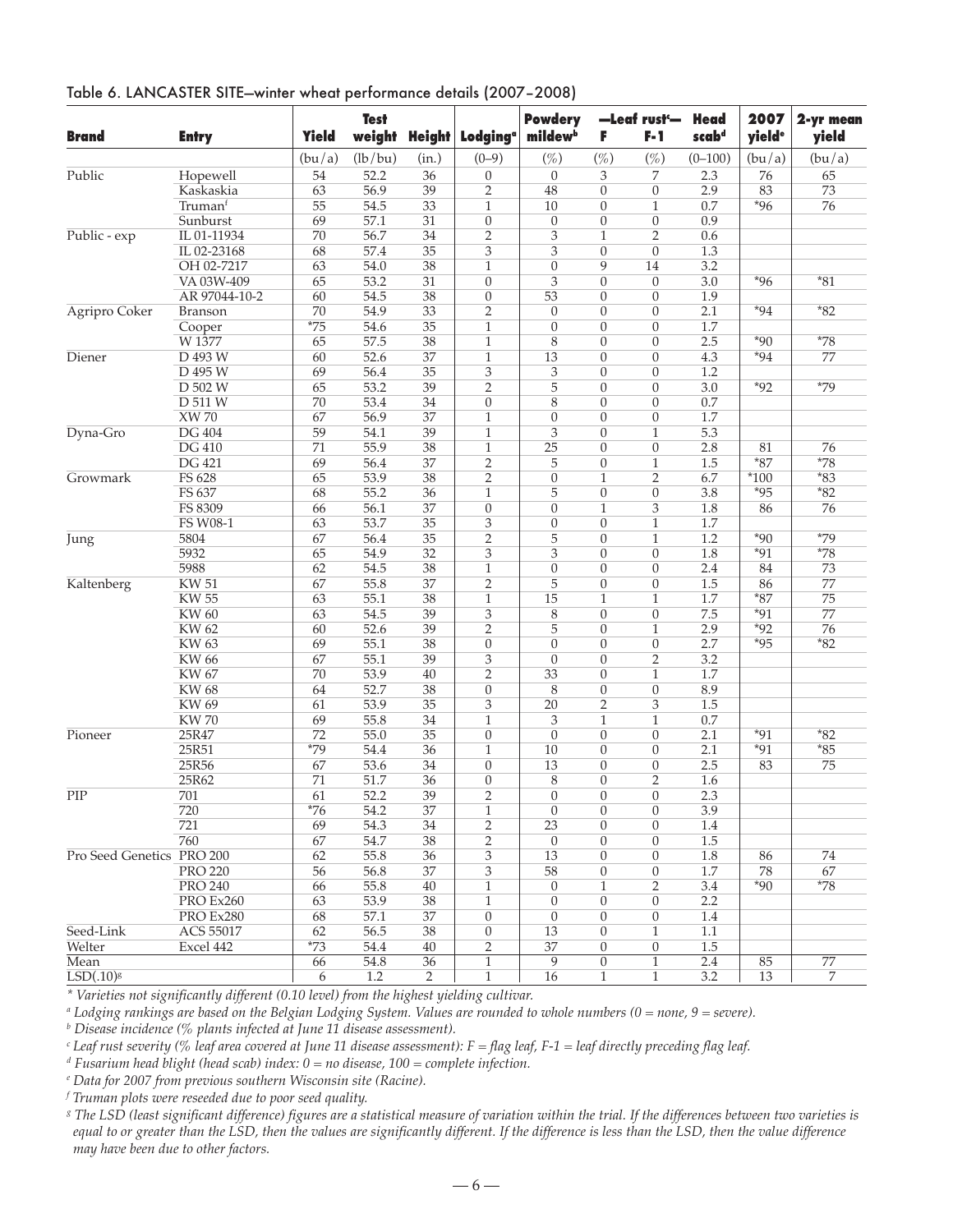| <b>Brand</b>              | <b>Entry</b>        | <b>Yield</b> | <b>Test</b> | weight Height   | <b>Lodging</b> <sup>a</sup> | <b>Powdery</b><br>mildew <sup>b</sup> | 2007<br>yield | 2-yr mean<br>yield |
|---------------------------|---------------------|--------------|-------------|-----------------|-----------------------------|---------------------------------------|---------------|--------------------|
|                           |                     | (bu/a)       | (lb/bu)     | (in.)           | $(0-9)$                     | $(\%)$                                | (bu/a)        | (bu/a)             |
| Public                    | Hopewell            | 76           | 58.5        | 32              | $\boldsymbol{0}$            | 23                                    | 77            | 77                 |
|                           | Kaskaskia           | 69           | 60.0        | 34              | $\mathbf{1}$                | 77                                    | 74            | 72                 |
|                           | Truman <sup>c</sup> | 84           | 59.9        | 30              | $\mathbf{1}$                | 93                                    | $*84$         | 84                 |
|                           | Sunburst            | $*96$        | 62.7        | 31              | $\overline{0}$              | $\overline{0}$                        |               |                    |
| Public - exp              | IL 01-11934         | 92           | 60.1        | 35              | $\boldsymbol{0}$            | 7                                     |               |                    |
|                           | IL 02-23168         | 92           | 60.7        | 33              | $\overline{2}$              | 57                                    |               |                    |
|                           | OH 02-7217          | 77           | 59.2        | 34              | $\boldsymbol{0}$            | 13                                    |               |                    |
|                           | VA 03W-409          | 85           | 58.5        | 27              | $\mathbf{1}$                | 3                                     | 73            | 79                 |
|                           | AR 97044-10-2       | 82           | 59.1        | 34              | $\mathbf{1}$                | 60                                    |               |                    |
| Agripro Coker             | <b>Branson</b>      | $*98$        | 58.6        | 32              | $\overline{2}$              | $\theta$                              | 76            | $*87$              |
|                           | Cooper              | 95           | 59.5        | 32              | $\boldsymbol{0}$            | 43                                    |               |                    |
|                           | W 1377              | 94           | 61.5        | 34              | $\overline{2}$              | 83                                    | 73            | 84                 |
| Diener                    | D 493 W             | 90           | 58.4        | 34              | $\mathbf{1}$                | 73                                    | 71            | 81                 |
|                           | D 495 W             | 84           | 60.3        | 30              | $\mathbf{1}$                | 33                                    |               |                    |
|                           | D 502 W             | $*100$       | 59.0        | 37              | 3                           | $\overline{50}$                       | 66            | 83                 |
|                           | D 511 W             | 82           | 59.0        | 30              | $\mathbf{1}$                | 23                                    |               |                    |
|                           | <b>XW 70</b>        | 93           | 60.0        | 31              | $\overline{0}$              | 30                                    |               |                    |
| Dyna-Gro                  | <b>DG 404</b>       | $*102$       | 59.3        | 32              | $\overline{2}$              | 87                                    |               |                    |
|                           | <b>DG 410</b>       | 76           | 59.2        | 36              | 2                           | 87                                    | 68            | 72                 |
|                           | <b>DG 421</b>       | 90           | 59.3        | 30              | $\mathbf{1}$                | 17                                    | $*80$         | 85                 |
| Growmark                  | FS 628              | 88           | 58.8        | 35              | $\mathbf{1}$                | 53                                    | 74            | 81                 |
|                           | FS 637              | $*106$       | 60.4        | 31              | $\overline{0}$              | 53                                    | $*84$         | $*95$              |
|                           | FS 8309             | 89           | 60.0        | 34              | $\mathbf{1}$                | 60                                    | $*85$         | $*87$              |
|                           | <b>FS W08-1</b>     | $*97$        | 59.4        | 31              | 3                           | 77                                    |               |                    |
| Jung                      | 5804                | 93           | 60.7        | 30              | $\overline{2}$              | 17                                    | 73            | 83                 |
|                           | 5932                | 88           | 59.2        | 32              | $\overline{2}$              | 47                                    | 77            | 83                 |
|                           | 5988                | $*104$       | 59.6        | 37              | $\mathbf{1}$                | 50                                    | $*85$         | $*95$              |
| Kaltenberg                | <b>KW 51</b>        | 88           | 60.5        | 31              | $\mathbf{1}$                | 23                                    | 59            | 74                 |
|                           | <b>KW 55</b>        | 89           | 59.5        | 33              | $\overline{2}$              | 100                                   | $*81$         | 85                 |
|                           | <b>KW60</b>         | 93           | 58.8        | 34              | $\mathbf{1}$                | 27                                    | $*82$         | $*88$              |
|                           | <b>KW 62</b>        | $*98$        | 59.1        | 38              | $\mathbf{1}$                | 43                                    | $*81$         | $*90$              |
|                           | <b>KW63</b>         | 90           | 60.8        | 33              | $\boldsymbol{0}$            | 40                                    | 77            | 84                 |
|                           | <b>KW 66</b>        | 89           | 60.3        | $\overline{32}$ | $\overline{2}$              | 30                                    |               |                    |
|                           | <b>KW 67</b>        | 87           | 58.6        | 32              | $\overline{2}$              | 83                                    |               |                    |
|                           | <b>KW68</b>         | 92           | 57.7        | 34              | $\mathbf{1}$                | 83                                    |               |                    |
|                           | <b>KW69</b>         | 84           | 60.3        | 34              | 3                           | 37                                    |               |                    |
|                           | <b>KW70</b>         | 88           | 58.9        | 31              | $\mathbf{1}$                | 30                                    |               |                    |
| Pioneer                   | 25R47               | $*99$        | 58.9        | 31              | $\mathbf{1}$                | 50                                    | $*86$         | $*93$              |
|                           | 25R51               | $*96$        | 59.1        | 34              | $\boldsymbol{0}$            | 63                                    | $*79$         | $*88$              |
|                           | 25R56               | 95           | 60.2        | 33              | $\mathbf{1}$                | 93                                    | $*89$         | $*92$              |
|                           | 25R62               | $*112$       | 57.3        | 30              | $\boldsymbol{0}$            | 40                                    |               |                    |
| $\overline{PIP}$          | 701                 | 92           | 58.6        | 36              | $\overline{2}$              | 20                                    |               |                    |
|                           | 720                 | 94           | 60.2        | 33              | $\boldsymbol{0}$            | 33                                    |               |                    |
|                           | 721                 | 74           | 59.4        | 32              | $\overline{2}$              | 67                                    |               |                    |
|                           | 760                 | 94           | 59.5        | 32              | 1                           | 40                                    |               |                    |
| Pro Seed Genetics PRO 200 |                     | 91           | 61.0        | 34              | $\mathbf{1}$                | 30                                    | 74            | 83                 |
|                           | <b>PRO 220</b>      | 74           | 60.9        | 35              | $\overline{3}$              | 73                                    | $*79$         | 77                 |
|                           | <b>PRO 240</b>      | 92           | 58.8        | 35              | $\mathbf{1}$                | 63                                    | $*82$         | $*87$              |
|                           | PRO Ex260           | 88           | 59.7        | 35              | $\boldsymbol{0}$            | 63                                    |               |                    |
|                           | PRO Ex280           | 84           | 61.0        | 31              | 1                           | 50                                    |               |                    |
| Seed-Link                 | ACS 55017           | 77           | 61.0        | 35              | $\mathbf{1}$                | 43                                    |               |                    |
| Welter                    | Excel 442           | 92           | 58.8        | 35              | 2                           | 70                                    |               |                    |
| Mean                      |                     | 89           | 59.7        | 33              | 1                           | 47                                    | 76            | 84                 |
| LSD(.10) <sup>d</sup>     |                     | 16           | 1.1         | 3               | $\mathbf{1}$                | 30                                    | 10            | 9                  |

Table 7. CHILTON SITE—winter wheat performance details (2007–2008)

*\* Varieties not significantly different (0.10 level) from the highest yielding cultivar.*

*<sup>a</sup> Lodging rankings are based on the Belgian Lodging System. Values are rounded to whole numbers (0 = none, 9 = severe).*

*<sup>b</sup> Disease incidence (% plants infected at June 9 disease assessment).*

*<sup>c</sup> Truman plots were reseeded due to poor seed quality.*

*<sup>d</sup> The LSD (least significant difference) figures are a statistical measure of variation within the trial. If the differences between two varieties is equal to or greater than the LSD, then the values are significantly different. If the difference is less than the LSD, then the value difference may have been due to other factors.*